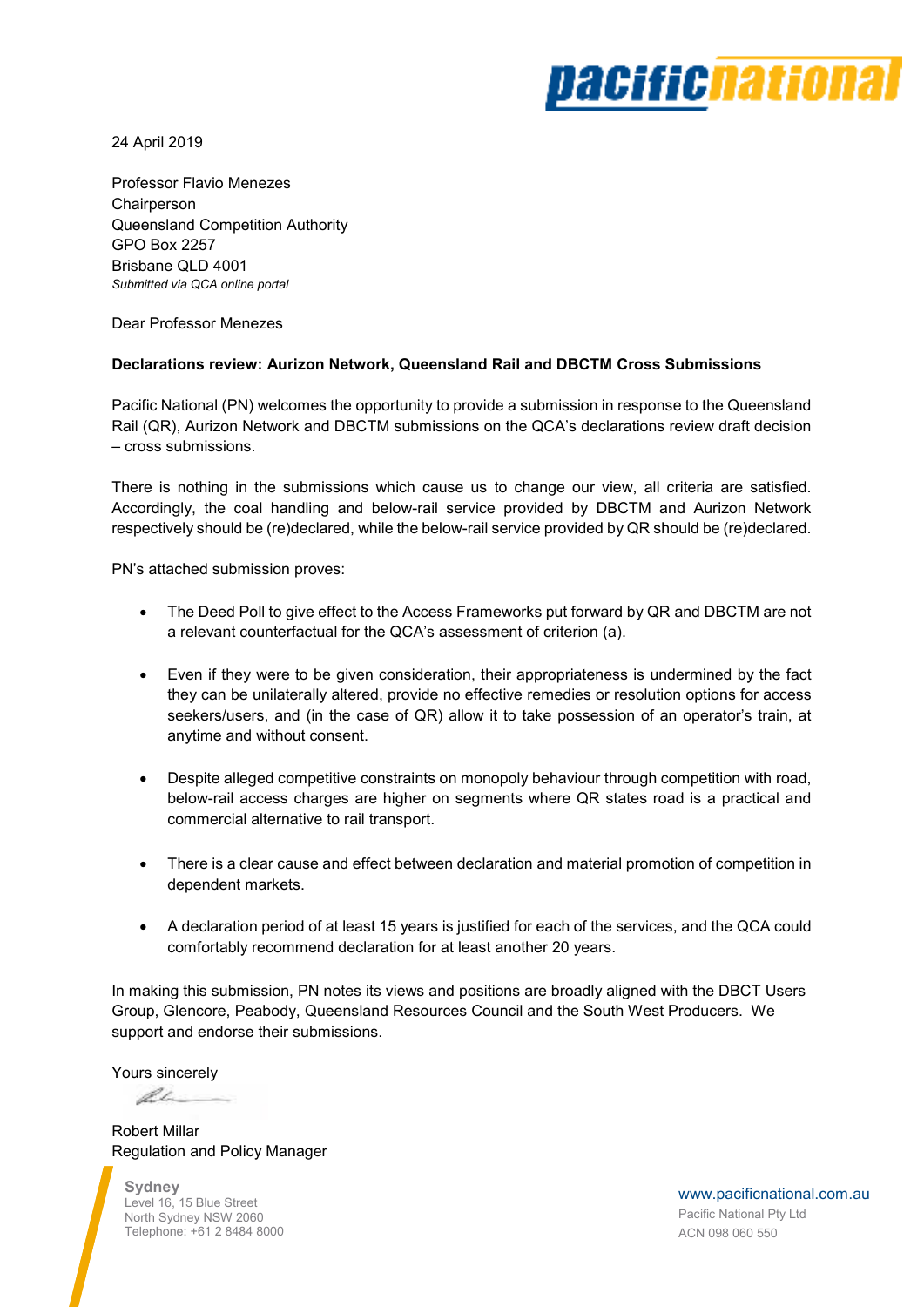

# QCA declarations review

Pacific National's submission in response to the Queensland Rail, Aurizon Network and DBCTM submissions

**Public**

**April 2019**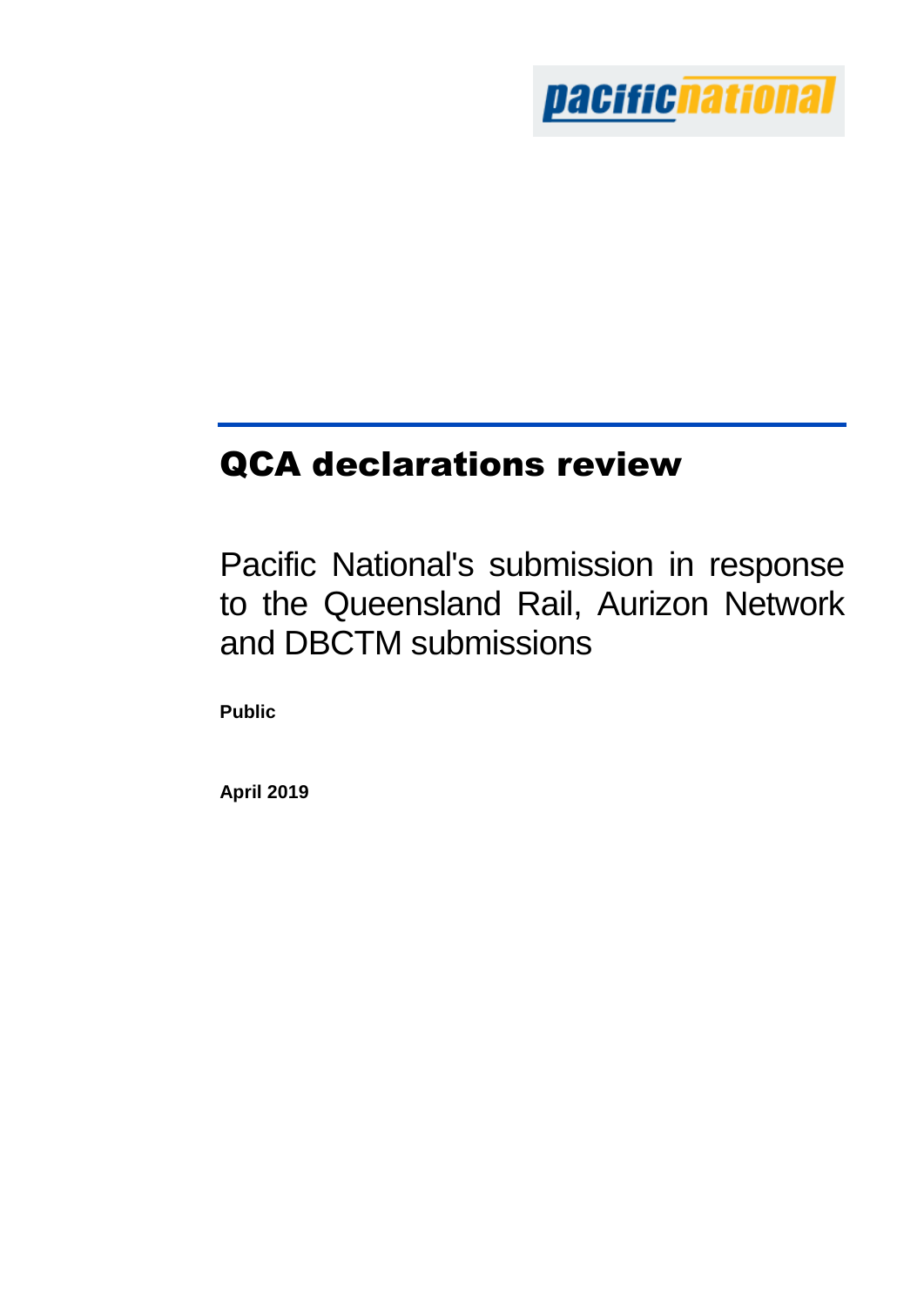| <b>Contents</b> |                                            |    |
|-----------------|--------------------------------------------|----|
| 1               | Overview                                   | 2  |
| 2               | Introductory comments                      | 3  |
| 3               | Comments on the QR submission              | 6  |
| 4               | Comments on the DBCTM submission           | 17 |
| 5               | Comments on the Aurizon Network submission | 21 |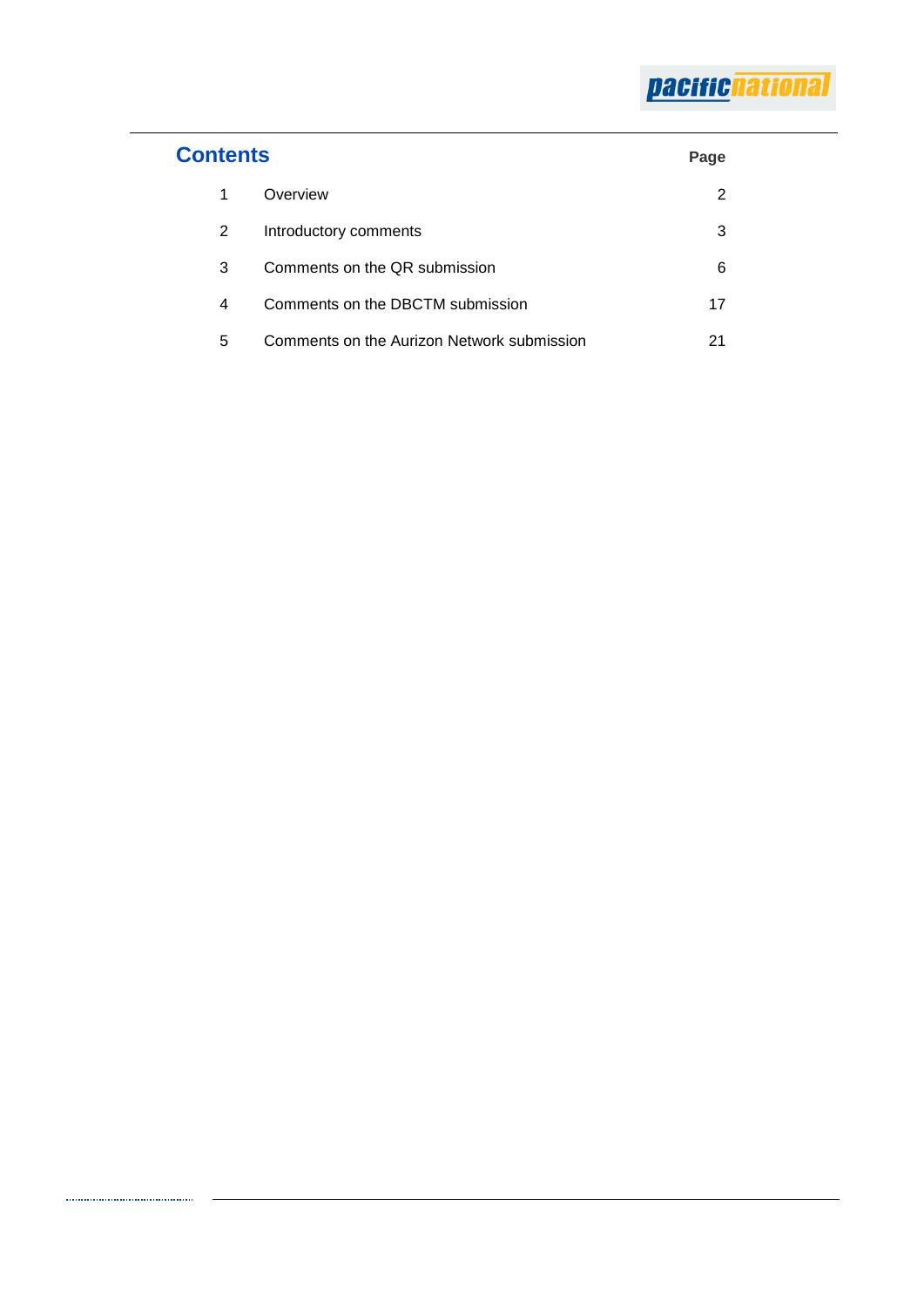# **1 Overview**

Pacific National (**PN**) thanks the QCA for the opportunity to comment on the submissions made by Queensland Rail (**QR**), Aurizon Network and DBCT Management (**DBCTM**).

For the reasons set out in this and our earlier submission, we generally support the QCA's draft recommendations, subject to comments on the term and scope of the declarations. The coal handling and below-rail service provided by DBCTM and Aurizon Network respectively need to remain declared, while the below-rail service provided by QR also needs to remain declared.

Despite the volume of material lodged by QR and DBCTM in response to the draft recommendations, there is nothing in their submissions which cause us to change our view that each of the declaration criteria are satisfied in respect of the services they provide. Their submissions cannot get around the simple fact they operate natural monopoly facilities, and allowing them to operate in an unconstrained manner would be damaging to competition in dependent markets.

Aurizon Network appears to accept the declaration criteria are satisfied in respect of the access services it provides. The only issues actively contested by Aurizon Network relate to the scope and term of declaration – issues we address in this submission.

In making this submission, PN notes its views and positions are broadly aligned with the DBCT Users Group, Glencore, Peabody, Queensland Resources Council and the South West Producers. We support and endorse their submissions.

#### *Deed Poll frameworks put forward by QR and DBCTM*

One new element of the QR and DBCTM submissions is the use of a Deed Poll to give effect to their proposed Access Frameworks. It seems clear these frameworks have been contrived to circumvent the declaration criteria (particularly criterion (a)), by manufacturing a counterfactual.

PN would be concerned if the Access Frameworks were to be accepted as the relevant counterfactuals. This could potentially set a precedent which allows access providers to construct a counterfactual to declaration in a way that best suits their case, while leaving flexibility to amend the framework in future.

Both the QR and DBCTM frameworks can be amended without QCA oversight, undermining their relevance as a counterfactual for the QCA's analysis of criterion (a). Given the scope for amendment, it should not be assumed these Access Frameworks will continue to operate in the form submitted. Rather, it would be reasonable to assume QR and DBCTM would seek to amend these frameworks in ways that allow them to exercise their monopoly power. Furthermore, users have not been consulted on these frameworks.

More fundamentally, PN would be concerned if the QCA oversight, dispute resolution and enforcement mechanisms were to be removed, as would occur if declaration were to be withdrawn and replaced with the proposed Access Frameworks. These Access Frameworks, which essentially provide for self-regulation by each of the monopoly service providers, should not be seen as a substitute for proper oversight by an independent expert regulator.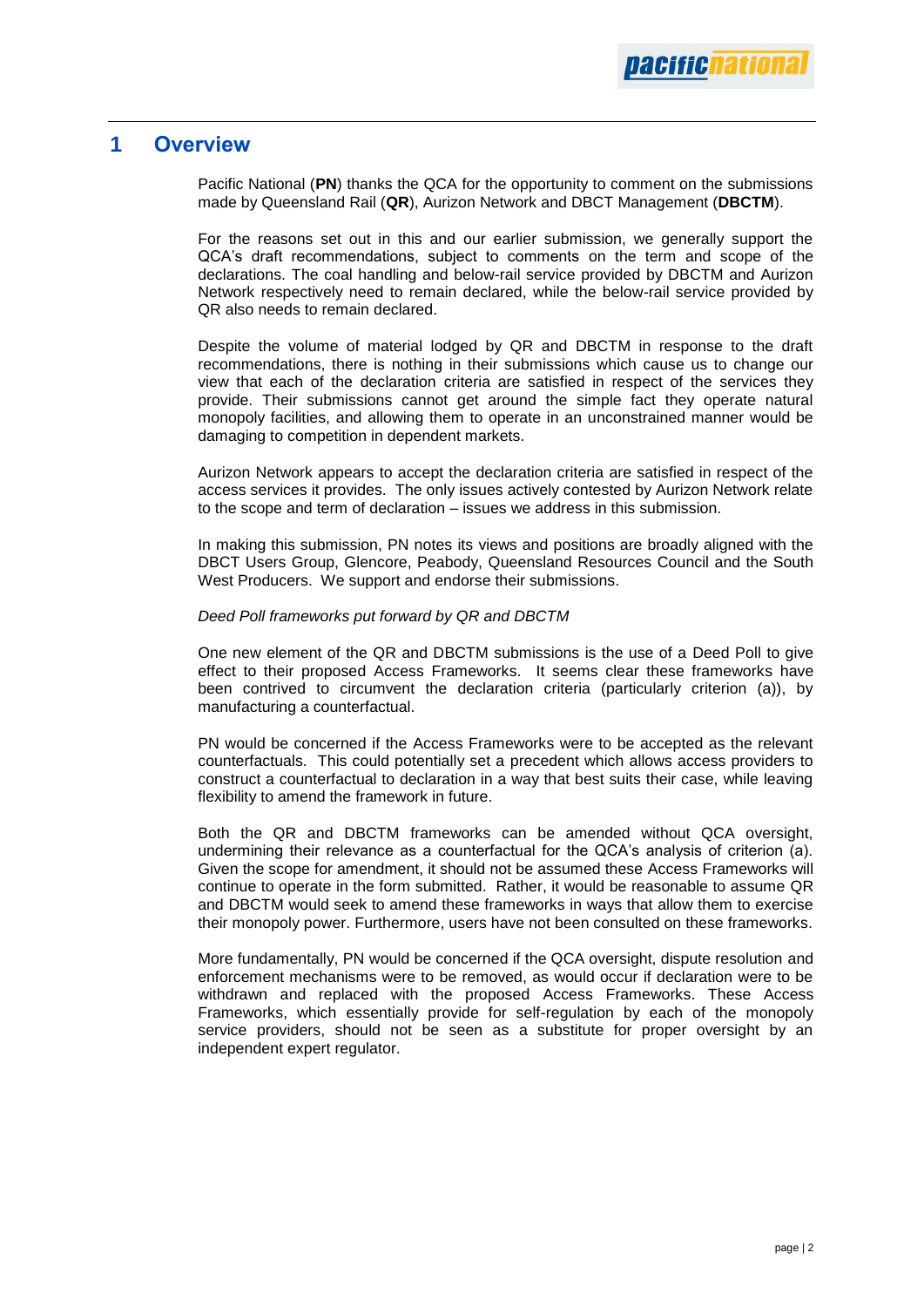#### *Term of the declarations*

PN considers the fundamental economic features of the QR, Aurizon Network and DBCTM services will not change for at least the next 15 years. Indeed it is difficult to see these features changing for at least two decades; Aurizon Network plans beyond a 15 year horizon<sup>1</sup>.

We therefore consider the QCA should recommend declaration of each service for at least 15 years. Indeed, we consider a 15 year term would be highly conservative, and the QCA could comfortably recommend declaration of each service for at least another 20 years.

### **2 Introductory comments**

#### **2.1 The 'redeclaration' task**

PN has previously noted that the 'redeclaration' task is unique. The question of whether to re-declare a service has not arisen to date under the QCA Act.

In the context of a redeclaration inquiry, it is highly relevant to consider what benefits declaration has already delivered, including by providing a platform for entry and effective competition in dependent markets. The question then becomes whether these benefits would be likely to dissipate if declaration were to be removed, and whether potential further benefits (e.g. potential further growth of competition and entry of efficient firms) may be foregone.

The submissions by QR, Aurizon Network and DBCTM have sought to down-play the benefits of declaration and emphasise its administrative and compliance costs. In some cases (such as in the QR submission), other factors have been cited as potentially contributing to the growth of competition in dependent markets.

PN can offer a unique perspective in this inquiry. Declaration and effective regulation have facilitated entry and strong business growth for PN in Queensland. PN is a case study in how effective access regulation can promote effective competition, and in turn this competition benefits related markets and the broader economy. PN's experience demonstrates the potential for future entry and further promotion of competition if declaration is to continue.

PN is also acutely aware of the risks to the competitive environment if declaration were to be removed – as discussed below, PN anticipates a real risk that, if declaration were to be removed, infrastructure owners may exercise market power in a way damaging to competition in related markets in which PN operates. In our view, the benefits of effective regulatory oversight cannot be overstated. These extend well beyond merely constraining the prices that may be charged by a monopoly service provider. Declaration under the QCA Act ensures there is effective oversight by the QCA and access to resolution of disputes by an expert regulatory authority.

The transparency and rigour of the QCA provides all parties with a degree of certainty in relation to the future design of Access Frameworks and the way disputes will be resolved.

<sup>1</sup> Aurizon Network, Network Development Plan 2016-17, pp. 3-4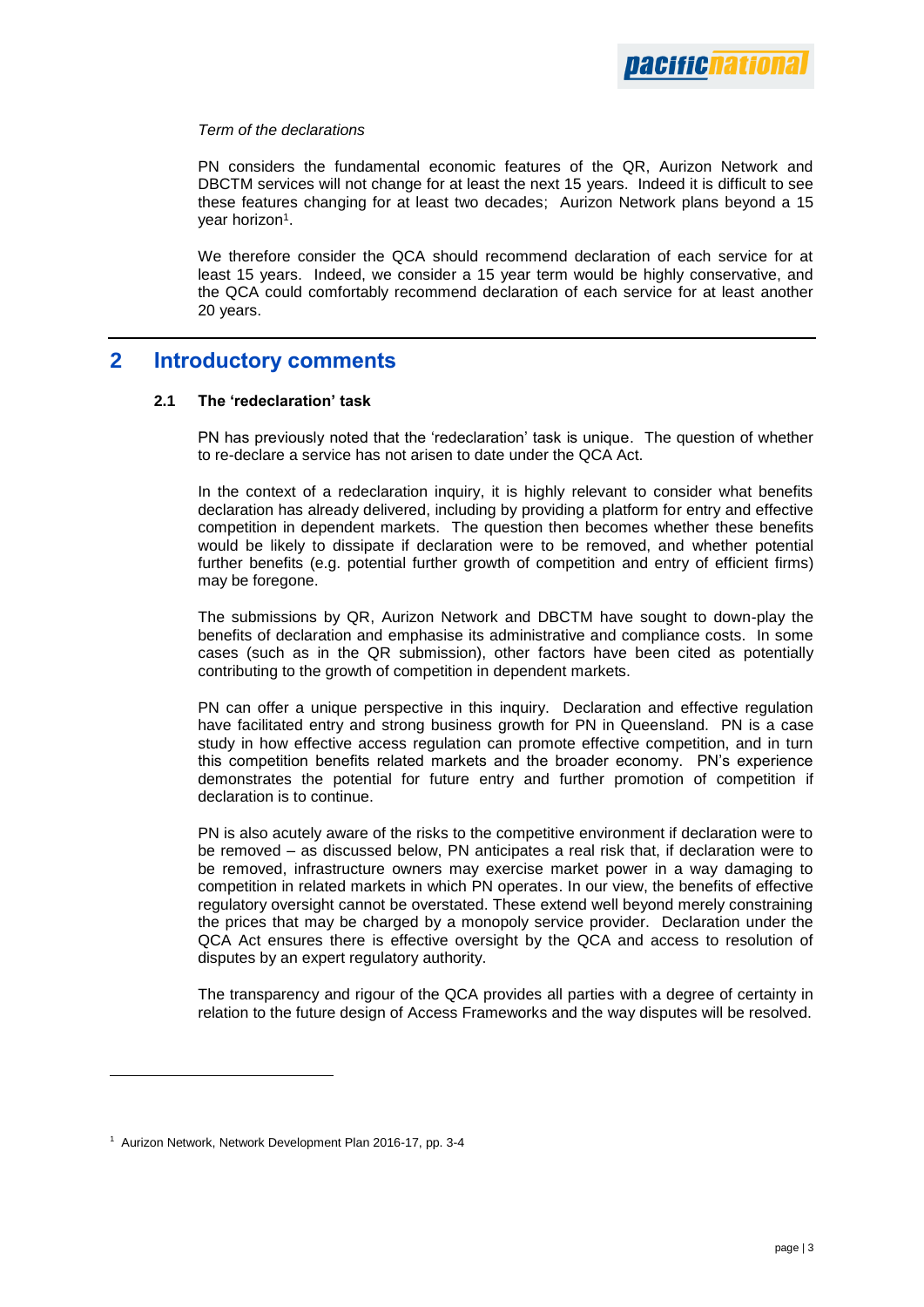Declaration has also allowed for the imposition of important structural and behavioural constraints, such as ring fencing and non-discrimination rules, which have underpinned the growth of competition in related markets.

Competition in turn brings benefits such as increased operational efficiency and innovation in related markets. For example, when PN entered the coal transport market in the CQCN it introduced  $ECP<sup>2</sup>$  braking into this network which has resulted in ongoing operational benefits.

In making its final recommendation, it will be important for the QCA to carefully consider all of the benefits brought by declaration, and the risk these benefits would dissipate or be foregone in a future without declaration.

#### **2.2 Process issues**

l

As in all matters relating to infrastructure access, there is a significant information asymmetry between the facility owners (QR, Aurizon Network and DBCTM) and other stakeholders. The facility owners hold information important to the application of the declaration criteria, such as operational and cost information. It is therefore important all stakeholders have adequate time to consider and respond to submissions made by the facility owners.

However, we note, in some cases, the facility owners have raised new arguments and lodged large volumes of new material late in the process, as part of their responses to the QCA's draft recommendations. In particular, QR and DBCTM appear to have held back significant amounts of information until after the QCA issued its draft recommendations (nearly 12 months into the review process), and/or have changed their position on key issues. As discussed below, a key aspect to the new information lodged by DBCTM and QR is an attempt to re-frame the analysis of criterion (a) through their Deed Poll / Access Framework proposals.

The lodgement of large amounts of information late in the process makes it very difficult for other stakeholders to respond effectively. This is made even more difficult where key information is masked on confidentiality grounds (as is the case in QR's submission in particular).

PN has sought to respond to these new arguments and new material as best we can in the allowed timeframe. However, we remain concerned that not all of the material lodged by the facility owners can be properly tested, either due to its lateness and/or confidentiality restrictions.

The QCA should consider giving less weight to information submitted late in the process where it could have been submitted at an earlier stage, and/or where information cannot be tested by other stakeholders due to confidentiality restrictions.

#### **2.3 The effect of declaration on rail haulage providers**

The stable market environment created by declaration promotes efficient investment in the above-rail haulage market and promotes investment in below-rail infrastructure. PN's entry and expansion in Queensland was critically dependent on this stable regulatory environment.

<sup>&</sup>lt;sup>2</sup> Electronically controlled pneumatic brakes which are a type of braking system offering operational advantages over traditional braking systems.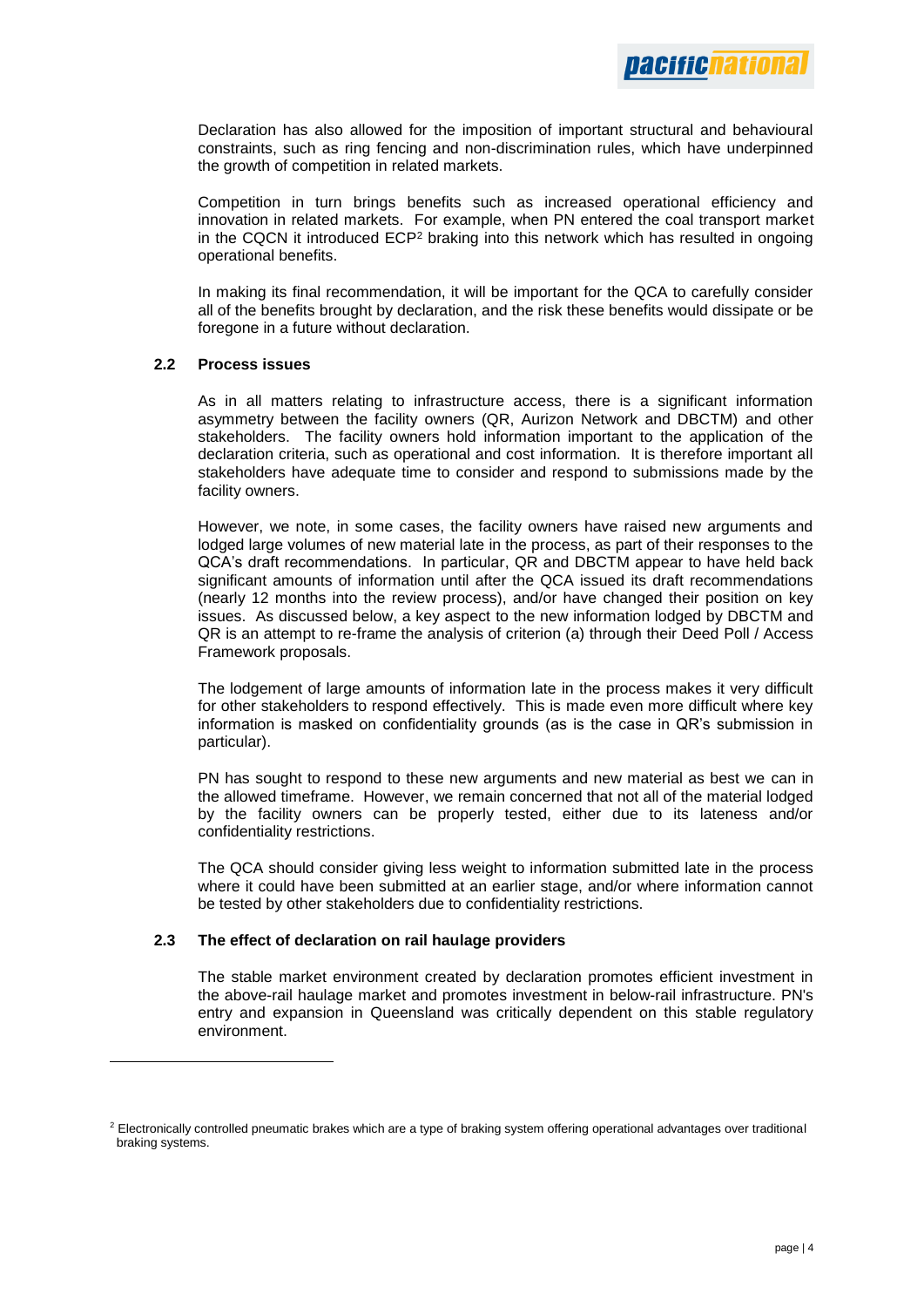

Benefits of declaration include certainty and transparency of access terms and conditions, including the existence of a standard access agreement facilitating negotiated agreements and resulting in the promotion of competition in dependent markets.

As declaration promotes investment in the above-rail haulage market, the environmental and safety benefits of freight on rail are promoted by declaration.

Producers are currently able to hold their own access rights and select their haulage provider. This current industry structure is itself a product of the effectiveness of declaration and regulation since 1997 – and it does not reflect the likely state of affairs in the absence of declaration.

Declaration has been critical to promoting effective competition and supporting efficient investment across key freight transport supply chains over the past twenty years. The experience of PN in Queensland over the last decade demonstrates how regulated access to rail track has been effective in creating an environment in which rail freight competition can develop and grow.

For example, rail haulage contracts used to be negotiated for customers in response to tenders for a specific task. The effect of declaration meant rail haulage providers could grow their business outside of specific tenders through investment.

Rail haulage providers could create business opportunities and new freight markets in intermodal and bulk to compete against road transport. The effect of declaration being, they could go to market with an offering knowing the certainty of access (on reasonable terms) was established; rollingstock procurement to service these markets could be invested with certainty and little risk of stranding – which is important because of Queensland's unique narrow gauge and electrified network.

Put simply, PN's ability to grow its business in Queensland has been critically dependent on the certainty in relation to the terms of access to key infrastructure resultant from declaration

The material impact of competition in the rail haulage market in Queensland since declaration includes:

- significant direct investment by rail haulage operators;
- increased volume throughput;
- increased supply chain focus to optimise annual volume throughput; and
- improved service quality as a result of innovation and ongoing investment by competing operators, including:
	- $\circ$  introduction of electronically controlled pneumatic (ECP) braking, which has delivered ongoing operational and capacity benefits for Queensland's coal transport supply chains;
	- o increased locomotive power;
	- o safer operation of over-length trains; and
	- o innovation in the design and configuration of train consists.

Because these material benefits exist, declaration can create an environment for competition in new dependent markets through entry of efficient firms. For example, (and not limited to):

- wagon and locomotive maintenance services;
- engineering/planning consulting services;
- property development services such as regional terminals/hubs and port infrastructure;
- passenger rail/heritage operating services; and
- track integrity testing.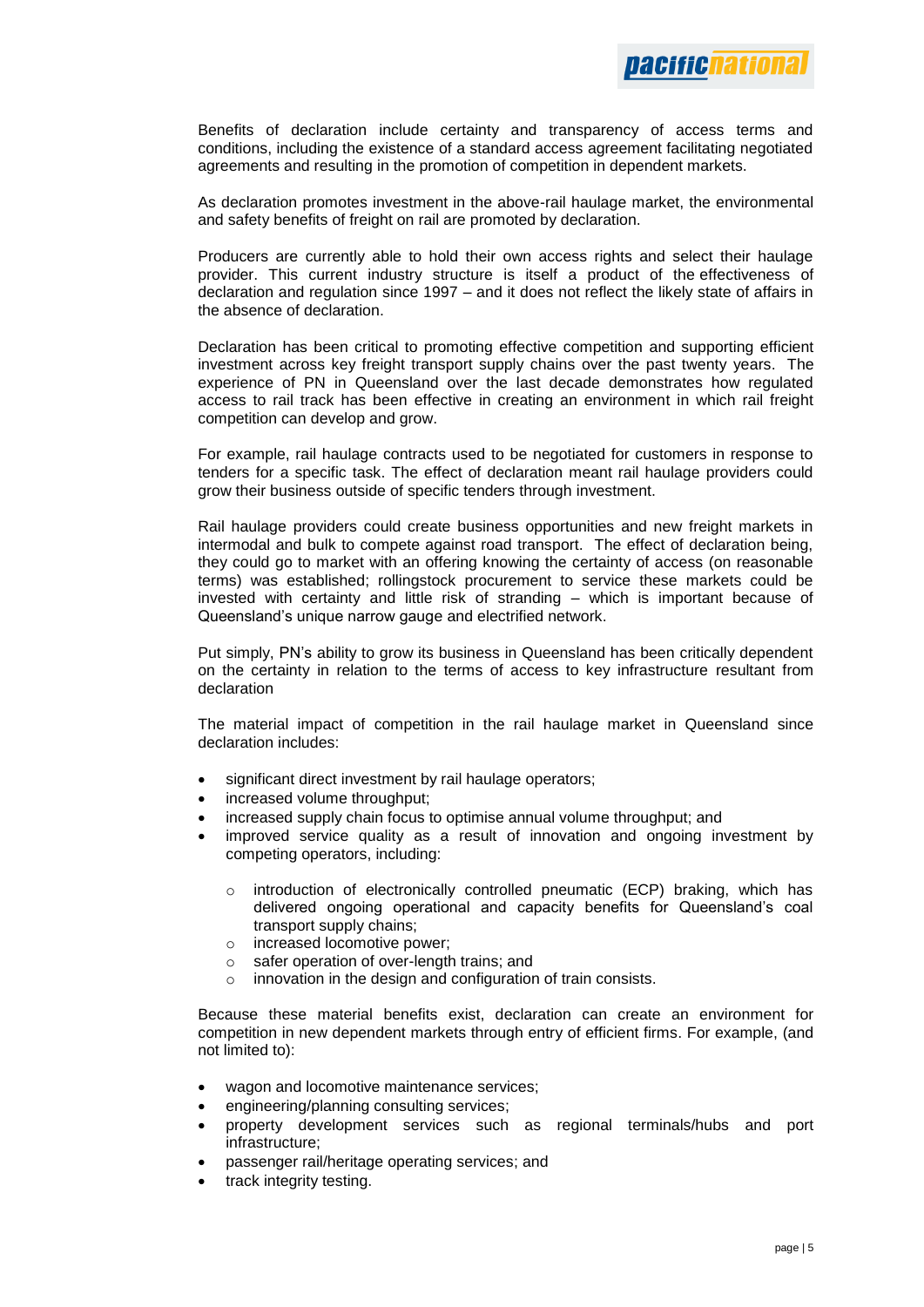# **3 Comments on the QR submission**

In large part, the QR submission repeats arguments made previously and addressed by the QCA in its draft recommendation. These include claims that QR is constrained from exercising monopoly due to (among other things) competition in downstream markets and the threat of regulation.

One new element of QR's submission is the use of a Deed Poll to give effect to its proposed Access Framework. It seems clear the Deed Poll and Access Framework have been contrived in an attempt to circumvent the declaration criteria (particularly criterion (a)), by manufacturing a counterfactual.

For reasons set out below (see section 3.1 and 3.2), we fundamentally disagree that the Deed Poll and Access Framework achieve this purpose. Even if one takes the Deed Poll and Access Framework as a genuine counterfactual, conditions for competition would be materially worse under this counterfactual, compared to a world in which declaration is maintained.

More fundamentally, PN would be concerned if QR's Deed Poll and Access Framework were to be accepted as the relevant counterfactual. This could potentially set a precedent which allows access providers to construct a counterfactual to declaration in a way that best suits their case, while leaving flexibility to amend the framework in future.

As discussed below, a particular concern for PN relates to the scope for QR to amend its Access Framework. This greatly undermines the relevance of the Access Framework, and is an indicator of the likely state of affairs in the absence of declaration. Given the scope for QR to amend its Access Framework, it should not be assumed it will continue to operate in the form submitted. Rather, it would be reasonable to assume QR would seek to amend its framework in ways allowing it to exercise its monopoly power.

#### **3.1 The QR Deed Poll and Access Framework**

QR claims its proposed Access Framework would provide "*as much regulatory certainty*  for access seekers and access holders as currently exists".<sup>3</sup> PN does not share this view, and we do not draw comfort or certainty from the proposed Access Framework.

The table below demonstrates QR's claim cannot be supported, by reference to examples of the differences between the regime that would be in place with declaration (based on the current access undertaking) and the regime QR has proposed should be put in place in the absence of a further declaration by the QCA (in the form of its Deed Poll and Access Framework).

| <b>Element</b>                   | <b>Relevant clauses</b>                                                    | <b>Analysis</b>                                                                                       |  |  |  |
|----------------------------------|----------------------------------------------------------------------------|-------------------------------------------------------------------------------------------------------|--|--|--|
| Dispute resolution & enforcement |                                                                            |                                                                                                       |  |  |  |
| Determination<br>of disputes     | With<br>declaration:<br>Access Undertaking, cl<br>("Resolution by<br>6.1.4 | Without declaration, disputes would be resolved by an<br>agreed or appointed arbitrator, not the QCA. |  |  |  |

<sup>&</sup>lt;sup>3</sup> QR submission, [196].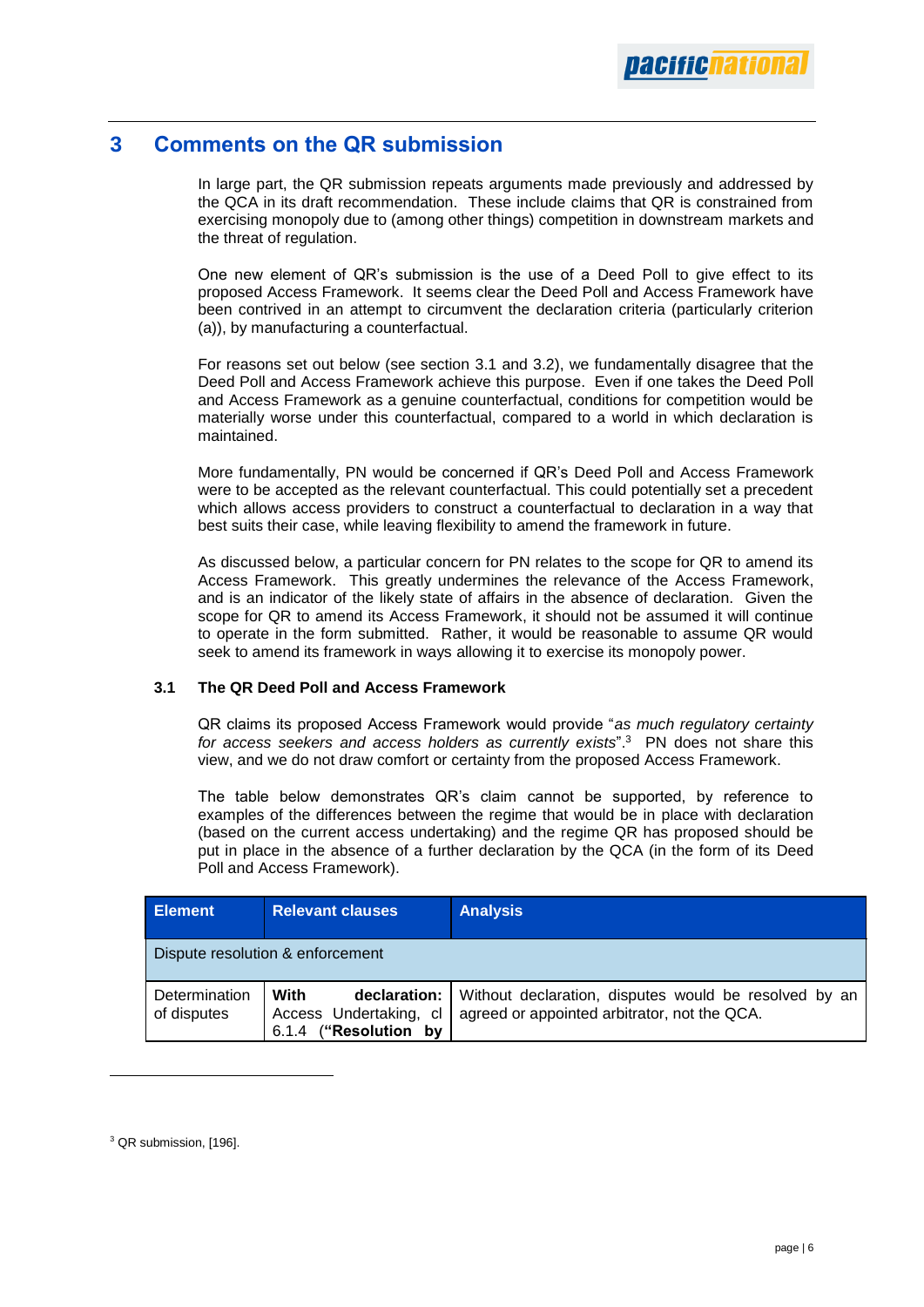

| <b>Element</b>                                    | <b>Relevant clauses</b>                                                                                                                                                                                                                                                     | <b>Analysis</b>                                                                                                                                                                                                                                                                                                                                                                                                                                                                                                                                                                                                                                                                                                                              |
|---------------------------------------------------|-----------------------------------------------------------------------------------------------------------------------------------------------------------------------------------------------------------------------------------------------------------------------------|----------------------------------------------------------------------------------------------------------------------------------------------------------------------------------------------------------------------------------------------------------------------------------------------------------------------------------------------------------------------------------------------------------------------------------------------------------------------------------------------------------------------------------------------------------------------------------------------------------------------------------------------------------------------------------------------------------------------------------------------|
|                                                   | QCA"                                                                                                                                                                                                                                                                        |                                                                                                                                                                                                                                                                                                                                                                                                                                                                                                                                                                                                                                                                                                                                              |
|                                                   | declaration:<br>Without<br>QR's proposed Access<br>Framework, cl<br>6.1.5<br>("Arbitration")                                                                                                                                                                                | Where the QCA is empowered to determine access<br>disputes, there is much more certainty around how any<br>issues in dispute will be considered and assessed. The<br>QCA is transparent and rigorous in its approach to access<br>matters, and has a track record in dealing with such<br>matters. In addition to the various decisions that it is<br>required to make in access matters, the QCA also<br>publishes various research papers and other public<br>documents outlining its approach to key access-related<br>issues (e.g. in relation to the cost of capital).<br>This<br>transparency and rigour around the QCA's approach<br>provides all parties with a degree of certainty in relation to<br>how disputes will be resolved. |
|                                                   |                                                                                                                                                                                                                                                                             | By contrast, where a third party arbitrator is appointed,<br>there will be a high degree of uncertainty around how any<br>dispute will be determined.                                                                                                                                                                                                                                                                                                                                                                                                                                                                                                                                                                                        |
|                                                   |                                                                                                                                                                                                                                                                             | It is also not clear the depth and breadth of the<br>information a third party arbitrator would be able to review<br>and whether parties are compelled to provide it.<br>Furthermore, how would parties to the dispute be assured<br>arbitrator would have the requisite skills and<br>an<br>knowledge to establish floor and ceiling prices or<br>determine the initial regulatory asset base. Only an<br>economic regulator can fulfil this duty effectively and<br>independently.                                                                                                                                                                                                                                                         |
| Initial steps for<br>resolution<br>οf<br>disputes | With<br>declaration:<br>Access Undertaking, cl<br>6.1.3 ("Resolution by<br>escalation")<br>declaration:<br><b>Without</b><br>QR's proposed Access<br>Framework,<br>cl<br>6.1.4<br>("Resolution by senior<br>management")                                                    | In a scenario with declaration, the process for resolving a<br>dispute following the provision of a Dispute Notice has<br>multiple steps. The access undertaking mandates three<br>meetings<br>between<br>progressively<br>senior<br>more<br>representatives of the parties in dispute, providing<br>staggered opportunities for resolution. QR's proposed<br>Access Framework only provides for one meeting<br>between representatives of the parties before arbitration<br>is triggered.                                                                                                                                                                                                                                                   |
| Remedies<br>$\prime$<br>enforcement<br>options    | With declaration: QCA<br>Act, s 158A(3) ("Orders<br>to enforce approved<br>access undertaking")                                                                                                                                                                             | In the scenario with a declaration, the QCA is empowered<br>to make orders directing the party in breach to comply<br>with an undertaking.                                                                                                                                                                                                                                                                                                                                                                                                                                                                                                                                                                                                   |
|                                                   | <b>Without</b><br>declaration:<br>Deed Poll, cl 4 ("Access<br>Framework to Remain<br><b>Effect</b><br>and<br>in.<br>with<br><b>Compliance</b><br>Framework"),<br><b>Access</b><br>cl 7 ("Breach of Deed<br>Poll");<br>Access<br>Framework<br>6.1.5<br>cl<br>("Arbitration") | In the scenario without declaration, there is no provision<br>in the Deed Poll, Access Framework or the applicable<br>Resolution Institute Arbitration Rules which makes clear<br>such a remedy would be available. Rather, an access<br>seeker would need to enforce any rights it may have<br>through court processes.                                                                                                                                                                                                                                                                                                                                                                                                                     |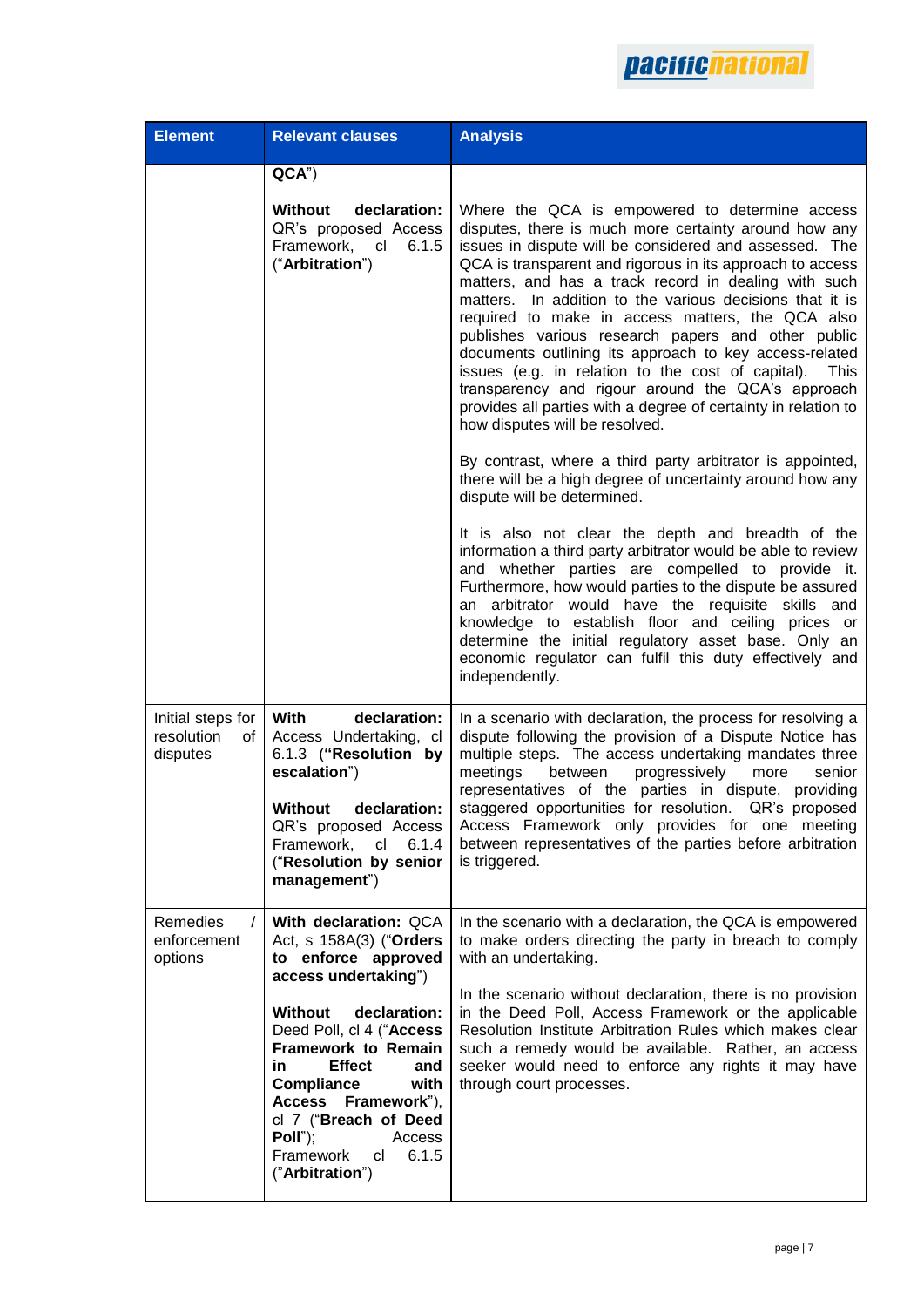

| <b>Element</b>                                                      | <b>Relevant clauses</b>                                                                                                                                                                                                                                                                                                                                                                            | <b>Analysis</b>                                                                                                                                                                                                                                                                                                                                                                                                                                                                                                                                                                                                                                                                                                                                                                |  |  |  |
|---------------------------------------------------------------------|----------------------------------------------------------------------------------------------------------------------------------------------------------------------------------------------------------------------------------------------------------------------------------------------------------------------------------------------------------------------------------------------------|--------------------------------------------------------------------------------------------------------------------------------------------------------------------------------------------------------------------------------------------------------------------------------------------------------------------------------------------------------------------------------------------------------------------------------------------------------------------------------------------------------------------------------------------------------------------------------------------------------------------------------------------------------------------------------------------------------------------------------------------------------------------------------|--|--|--|
| Amendments to Access Framework                                      |                                                                                                                                                                                                                                                                                                                                                                                                    |                                                                                                                                                                                                                                                                                                                                                                                                                                                                                                                                                                                                                                                                                                                                                                                |  |  |  |
| <b>Process</b><br>for<br>amendment of<br>core<br>access<br>document | With declaration: QCA<br>139<br>Act.<br>S<br>("Requirement<br><b>of</b><br>responsible person to<br>give draft amending<br>access undertaking"),<br>s 140 ("Consideration<br>and approval of draft<br>amending<br>access<br>undertaking<br>by<br>authority")<br><b>Without</b><br>declaration:<br>QR's proposed Access<br>Framework,<br>cl<br>6<br>("Amendments<br>to<br><b>Access Framework")</b> | The two scenarios are substantially different $-$ under the<br>current regime (with declaration), an amendment to the<br>Access Framework must be approved by the QCA. QR's<br>proposal allows amendments to be made by QR itself,<br>provided they are consistent with the Framework<br>Objective and "appropriate" having regard to various<br>considerations, and subject to consultation.<br>Where there is scope for the access provider to vary its<br>Access Framework, without regulatory oversight, this<br>creates a high degree of uncertainty for access seekers<br>regarding its future operation.                                                                                                                                                                |  |  |  |
|                                                                     | Service standards & reporting                                                                                                                                                                                                                                                                                                                                                                      |                                                                                                                                                                                                                                                                                                                                                                                                                                                                                                                                                                                                                                                                                                                                                                                |  |  |  |
| <b>Network</b><br>repairs                                           | declaration:<br>With<br>Access<br>Agreement,<br>Schedule F, clause 7.1<br>("Maintenance")<br>declaration:<br><b>Without</b><br>Framework,<br>Access<br>Schedule C, clause 2<br>("Repairs,<br>maintenance<br>and<br>upgrading<br>the<br><b>of</b><br>Network")                                                                                                                                      | Under the regime proposed by QR, included in the<br>Network Management Principles is a provision to the<br>effect that QR would have the right to "at any time,<br>without notice to a Rolling Stock Operator", perform<br>repairs, maintenance or upgrading of the Network, carry<br>out any new work on the Network or take Possession"<br>(subject to the qualifications in clauses 2(a) and (b),<br>which include notification but not consent).<br>By contrast,<br>under current access arrangements,<br>maintenance work is to be subject to agreed criteria and<br>the Network Management Principles (as at Schedule F of<br>the Access Framework). PN exercises its rights under<br>these principles to ensure it delivers a competitive service<br>for its customers. |  |  |  |
| Reporting                                                           | With<br>declaration:<br>Access Undertaking, cl<br>5.4.4 ("Audit")                                                                                                                                                                                                                                                                                                                                  | Under the current access undertaking, the QCA may<br>initiate an audit of reporting by QR. There is no similar<br>provision in the regime proposed by QR.                                                                                                                                                                                                                                                                                                                                                                                                                                                                                                                                                                                                                      |  |  |  |
|                                                                     | declaration:<br><b>Without</b><br>Access Framework, Part<br>5 ("Reporting")                                                                                                                                                                                                                                                                                                                        | More generally, the reporting requirements are more<br>rigorous in the current access undertaking.                                                                                                                                                                                                                                                                                                                                                                                                                                                                                                                                                                                                                                                                             |  |  |  |

#### **3.2 Criterion (a)**

QR's submissions on criterion (a) largely ignore the risk of hold-up due to the large, longlived and sunk nature of users' investments. This is a key reason why ongoing declaration and regulation of access will promote competition.

In the absence of declaration, the risk of hold-up will create uncertainty for potential market participants, raising the hurdle rate required to justify new investment and potentially preventing efficient entry and efficient participation in dependent markets.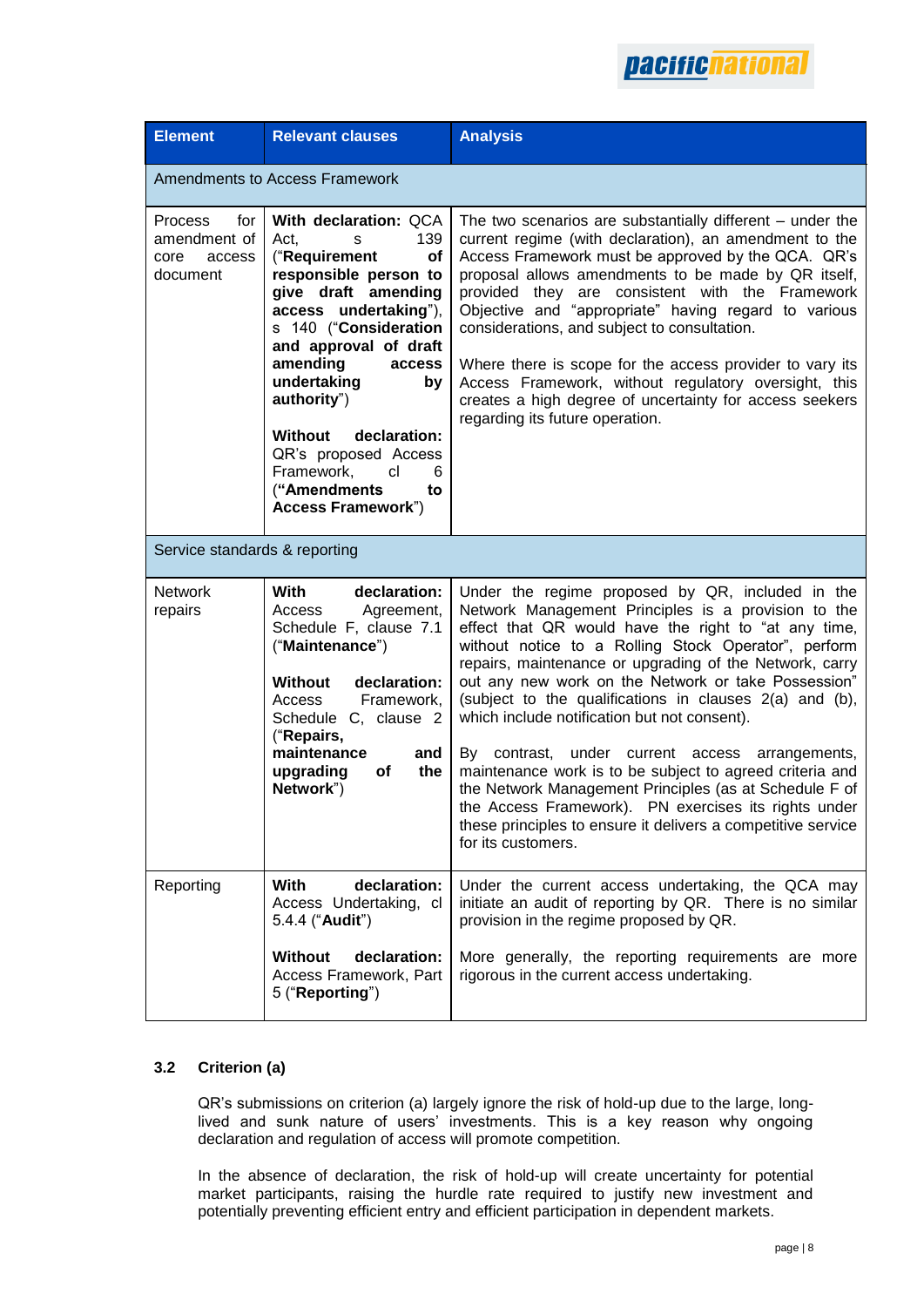

The risk of hold-up is illustrated by the circumstances facing PN. PN has invested well over \$1 billion in above rail infrastructure in Queensland. Much of this infrastructure has very long lives and only recently deployed – QR's own North Coast Line Capacity Improvement Study 2015 identifies a relatively new fleet comprising 120 tonne Downer GT42CU Ace locomotives on this line<sup>4</sup> .

Rail investment is largely sunk, most of the infrastructure could not be deployed elsewhere if PN were to cease operating in Queensland. This is primarily because rollingstock is configured for electric infrastructure (which is unique to Queensland) and a narrow gauge track which is not widely deployed in Australia. Consequently, PN is in a very weak bargaining position when seeking to re-negotiate the terms of access with a monopoly supplier such as QR.

The risk of hold-up is not addressed by the QR Access Framework, nor is it mitigated by competition in downstream markets. It does not account for the important national monopoly regulation theory by Darryl Bigger<sup>5</sup> of the ACCC who states:

"natural monopoly regulation exists to protect the sunk investments made by consumers of the regulated firm."

"…the sunk investment hypothesis can explain why regulation may still be necessary for firms which do not even earn a normal rate of return. According to the sunk investment hypothesis the presence or absence of monopoly rents is not the primary drive of regulation – rather, it is the scope for hold-up. A firm may have significant scope to hold-up its customers even if it is earning below normal returns – and indeed, the customers of a firm may be particularly exposed to hold-up if that firm receives some external source of funding (subsidies) which can be withdrawn at any time."

PN is both a customer of QR, and a dependent market participant.

*Access Framework does not address the risk of hold-up*

The hold-up risk is not addressed by the proposed Access Framework.

This is partly because, with scope for QR to make amendments over time, there would be a high degree of uncertainty for potential access seekers around what form of Access Framework would apply when it came to re-negotiation of access rights. Even to the extent the Access Framework as currently proposed might provide some protections for access seekers in negotiations with QR, access seekers can have no confidence these protections will still be in place when they come to re-negotiate access rights.

Moreover, as noted above, access seekers would not have access to dispute resolution by the QCA in the event of a dispute around re-negotiation. From PN's perspective, this is a critical mechanism for protection against the risk of hold-up.

Arbitration by a third party under the proposed Access Framework is not a substitute for resolution of disputes by the QCA. The rigour and transparency of the QCA provides access seekers with a high degree of certainty in relation to how any future disputes will be resolved.

<sup>4</sup> North Coast Line Capacity Improvement Study – Final Report (Version 2.1 -16 March 2015

<sup>5</sup> Bigger, Darryl ."Is Protecting Sunk Investments by Consumers a Key Rationale for Natural Monopoly Regulation?", p 1, 23-24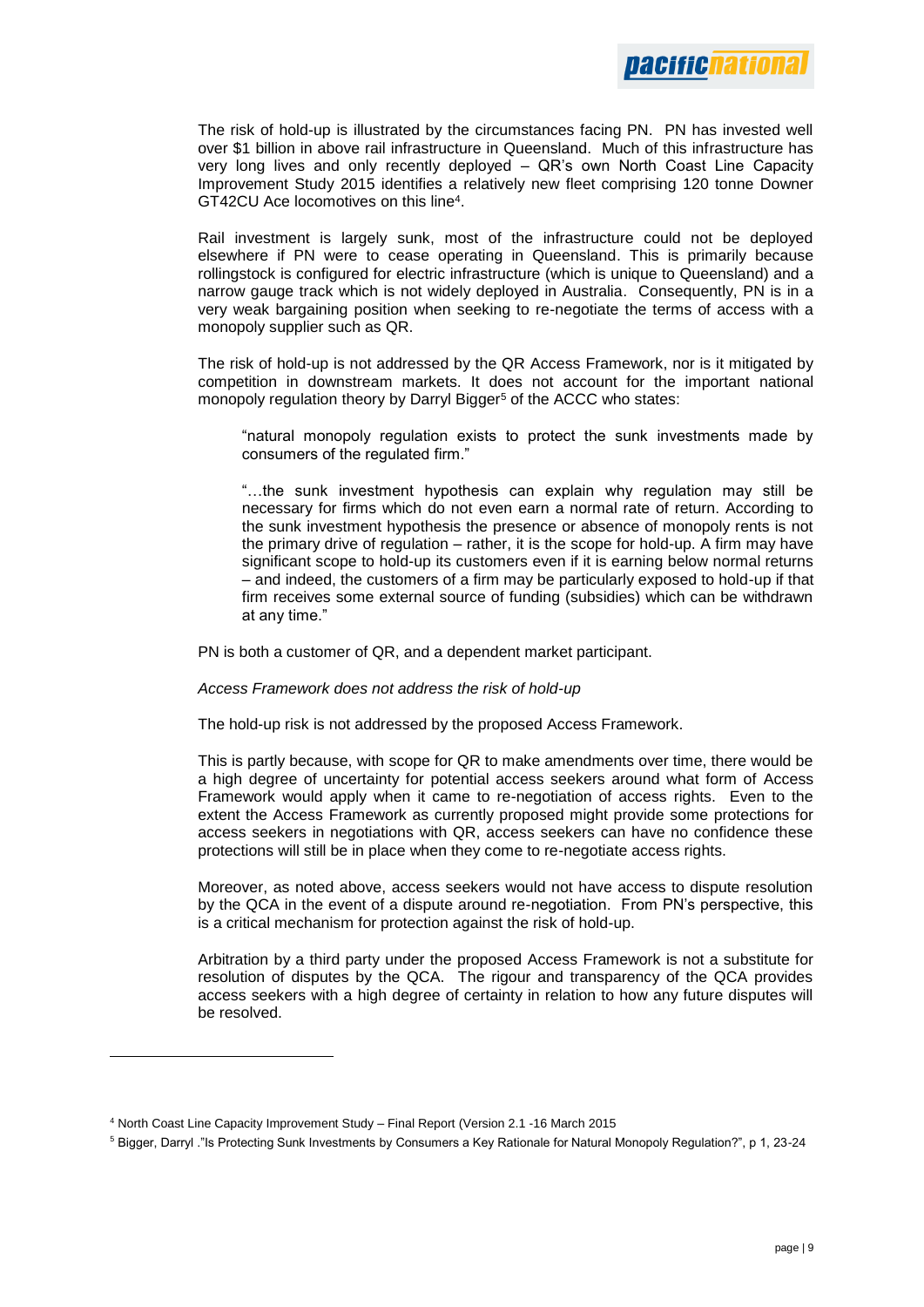By extension, this also provides a degree of certainty around the future behaviour of QR, since this will be shaped by the expected approach of the QCA.

#### *Relevance of competition in downstream markets*

QR claims it faces "*intense and increasing competition from road operators*" 6 , and this competition constrains its behaviour.

QR argues that, where there is competition from road operators, this provides end customers with "*significant countervailing power, as the option of road transport means that they can make a credible threat to withdraw from negotiations*".<sup>7</sup>

While there is competition between rail and road haulage in downstream markets, this does not eliminate the risk of hold-up or the associated risks to competition. Even where an above-rail operator faces competition from road haulage, it will still be in a very weak bargaining position when seeking to negotiate with the monopoly below-rail provider, and therefore the hold-up risk remains.

QR is the monopoly provider of rail track network access on key routes used by PN and other rail operators. PN has sunk investment into long-lived infrastructure, the use of which relies on access to QR's below-rail infrastructure. Where customers require haulage along routes served by the QR infrastructure, and in order for PN to utilise its sunk assets, PN has no option but to acquire rail track network access from QR. This places QR in a position where it can exercise market power, and creates a hold-up risk for QR.

This is the case even where PN faces competition in haulage markets. Due to the sunk, asset-specific and long-lived nature of its investment, there is no real prospect of PN switching away from use of the QR infrastructure. Since PN must acquire access to the QR infrastructure in order to make use of own infrastructure, we have little choice but to accept the terms dictated by the monopolist. PN cannot credibly make a threat to withdraw from negotiations with QR, regardless of the degree of competition from road operators. To illustrate, consider the credibility of a threat by PN to stop using QR's below-rail infrastructure and redeploy its rolling stock to offer freight services by road – such a threat clearly would not be credible, given the sunk, asset-specific and long-lived nature of PN's investment in rolling stock and other above-rail infrastructure.

Consequently, PN is generally not in a position to negotiate better terms of access to QR's infrastructure where it will use that access to supply freight services in competition with road. Indeed, PN's terms of access are not distinguished between circumstances where it does and does not face competition from road. QR takes essentially the same approach to negotiating the terms of access across all the services it provides to PN, even though the degree of competitive constraint faced by PN varies by freight task.

In any event, PN considers QR (and its consultant, HoustonKemp) have significantly overstated the extent of the constraint on monopoly pricing by QR caused by competition between rail and road haulage. In particular:

<sup>6</sup> QR submission, [9].

<sup>7</sup> QR submission, [139].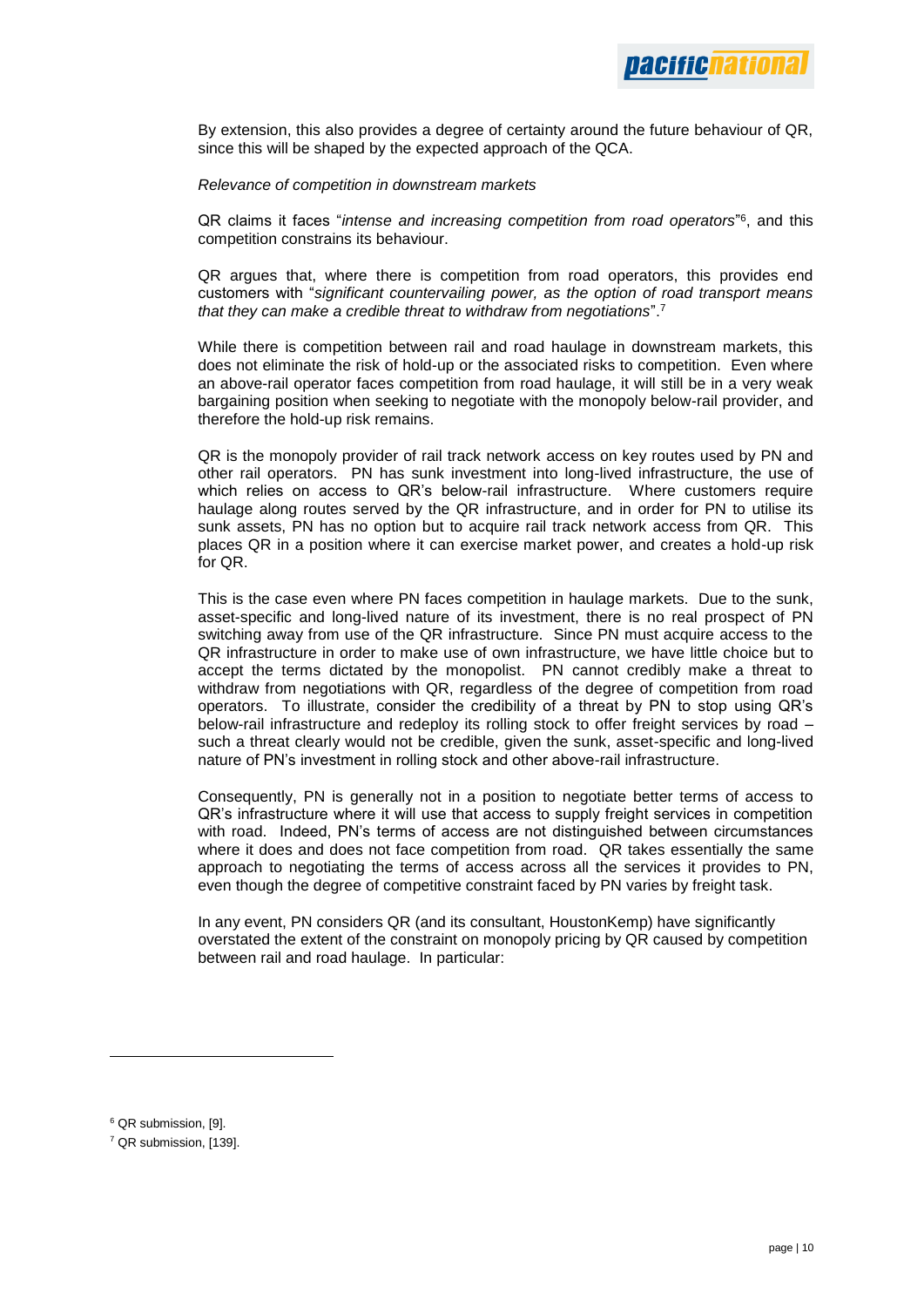

- QR do not seek to offer more favourable terms to PN for those freight tasks that are subject to a degree of inter-modal competition. This reinforces the point made above, that even where there is competition between rail and road haulage in downstream markets, this does not appear to constrain QR's ability to exercise market power, nor does it eliminate the risk of hold-up.
- On the North Coast line which can be segmented into short (Brisbane to Rockhampton), medium (Brisbane to Townsville) and long (Brisbane to Cairns) the rail share to road is approximately 18, 27 and 61 per cent respectively.

However, despite the claim by QR about competition (acting as a constraint on monopoly pricing) on the short and medium segments, it does not change its behaviour. In fact, the QR access costs are the highest on the short and medium segments which compete with road (\$4.91 and \$4.60 respectively) with long haul segments being the lower access price - \$4.27<sup>8</sup>.

Given road is a competitive threat to rail, QR pricing behaviour (if wasn't a monopolist) would suggest lower access prices on these segments. Its pricing behaviour is contrary to QR's own assertion: "Road transportation offers an effective substitute service to rail, which has a significant and direct downward impact on the prices that Queensland Rail negotiates with access seekers<sup>9</sup>."

While the current undertaking approved by the QCA does constrain QR's pricing, PN asserts the QCA should approve benchmark access prices to address the imbalance between the operator/access seeker and QR when negotiating access prices by segment. We understand this approach has been used to success on the West Moreton line; with the operator/access seeker and QR being able to negotiate away from the price if there is agreement.

#### *Relevance of spare capacity*

QR repeats its claim that, due to spare capacity on its network, it would have incentives to maximise demand for below-rail services, and that this would provide some constraint on its ability and incentive to exercise market power.

This submission conflates the provision of access with provision of access *on reasonable terms*. While QR may face incentives to seek customers for its spare capacity, it will not be constrained in setting the terms of access to that capacity. On the contrary, QR will face incentives to maximise profits, and therefore may be expected to set unreasonable terms (as a seen above, prices). Therefore the risk of hold-up remains, notwithstanding spare capacity in parts of the QR network.

#### *Threat of regulation*

QR claim the threat of future regulation will constrain its behaviour in a world without declaration.<sup>10</sup>

<sup>&</sup>lt;sup>8</sup> BITRE/ARTC 2014 estimates for road rail share. Access cost information is a calculation from QR published tariffs assuming 600m max length trains.

<sup>9</sup> Queensland Rail, sub. 8, p. 1, para 3, 30 May 2018

<sup>10</sup> Queensland Rail submission, [155].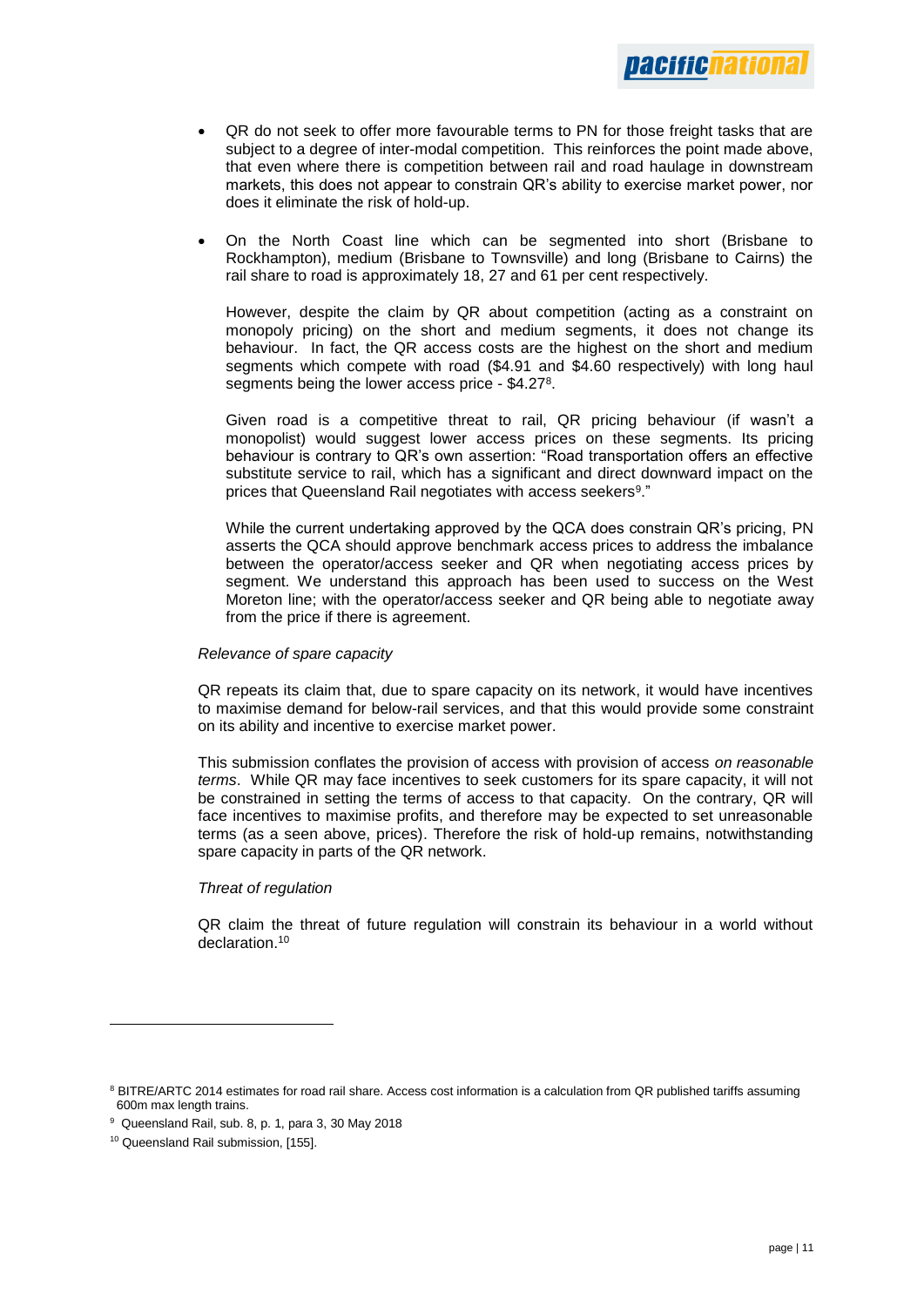The "threat of regulatory intervention" is not a substitute for regulation itself. The "threat of regulation" potentially hangs over every monopoly service provider, yet it does not constrain the exercise of monopoly power. In sectors where there is a threat of regulation only, monopoly service providers have been found to be exploiting their position, undeterred by the threat of future intervention.<sup>11</sup> The imposition of regulation also has a very long lead time so is not enough in itself to constrain damaging behaviour in the short to medium term.

#### *Risk of 'reputational damage'*

QR seeks to dismiss the risk of hold-up, saying it does not have an incentive to take advantage of users in second round negotiations, since doing so would give rise to "*reputational damage*".<sup>12</sup>

PN does not consider that a monopolist should be left unregulated, on the basis that it might be expected to self-regulate its behaviour to avoid reputational damage. Economic theory and experience tell us the risk of reputational damage will not constrain a monopolist's behaviour. Rather, a monopolist will act on its incentive and ability to exploit its market power.

*Addressing the hold-up risk has, and will continue to, promote efficient entry and competition*

Declaration has been critical to promoting effective competition and supporting efficient investment in haulage markets over the past two decades. The experience of PN provides a clear example of how regulated access to below-rail infrastructure can create an environment which facilitates competitive entry. PN's ability to grow its business in Queensland has been critically dependent on having certainty around the terms of access to below-rail infrastructure, and protection against hold-up risk.

QR seeks to down-play the role of declaration in supporting competition, citing other factors which may have contributed to PN's entry decision.<sup>13</sup> It appears to be suggested by QR that certainty around the terms of access to below-rail infrastructure played little or no role in PN's decision, and that competitive entry would have occurred with or without effective regulatory oversight.

QR is not well placed to comment on the drivers behind past investment decisions made by other businesses. Accordingly, its submissions on this point should be given little weight. In any event, QR's submission significantly understates the importance of certainty around the terms of access to below-rail infrastructure in supporting investment decisions by haulage providers. For example, rail haulage contracts used to be negotiated for customers in response to tenders for a specific task. The effect of declaration meant rail haulage providers could grow their business outside of specific tenders through investment.

Rail haulage providers could create business opportunities and new freight markets in intermodal and bulk to compete against road transport.

<sup>11</sup> For example, 'uncovered' gas pipelines have faced the threat regulation since inception of the pipelines access regime in the late 1990s. However, the ACCC has found that the threat of regulation under the access regime is not constraining the behaviour of pipeline owners (ACCC, *Inquiry into the east coast gas market*, April 2016, pp 10-12 and Chapter 7).

<sup>12</sup> QR submission, [191.2].

<sup>&</sup>lt;sup>13</sup> QR submission, [416].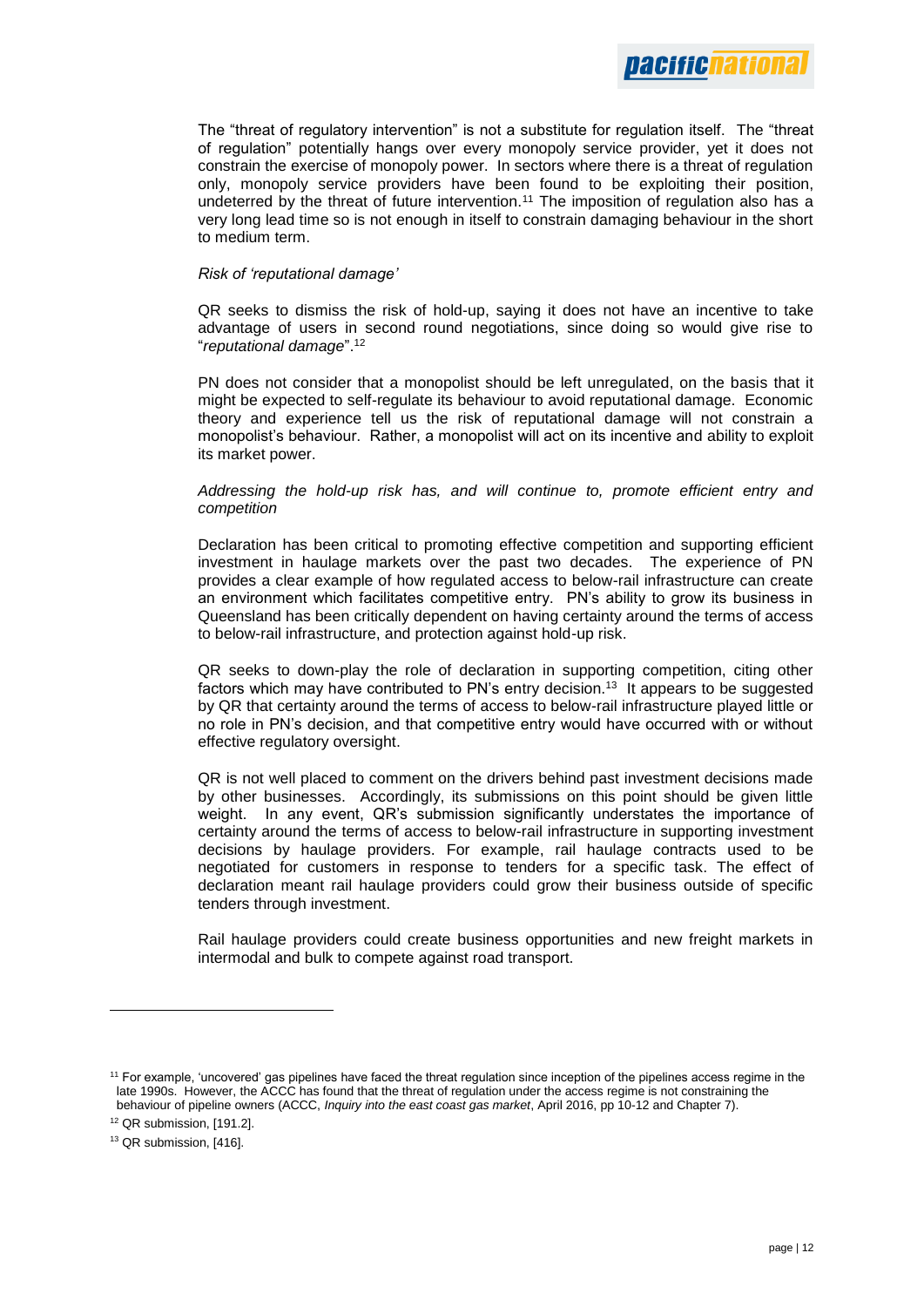

The effect of declaration being they could go to market with an offering knowing the certainty of access (on reasonable terms) was established; rollingstock procurement to service these markets could be invested with certainty and little risk of stranding – which is important because of Queensland's unique narrow gauge and electrified network.

When considering whether to invest and enter new markets, PN carefully considers the following:

- **Current frameworks for establishing the terms of access**. Clearly, an important consideration is the current framework for determining access terms for below-rail infrastructure, since this will influence PN's ability to obtain reasonable terms of access in the short-term. However, given the sunk and long-lived nature of any investment in haulage infrastructure, this will be far from the only consideration.
- **Re-contracting risk**. Since the term of initial access contracts will almost always be shorter than the life of haulage infrastructure, re-contracting risk will be a key consideration.

Where there is a risk of hold-up by a monopoly service provider at the time of recontracting, this creates a material risk to the value of PN's investment.

 **Access Framework expected to be in place at the time of re-contracting**. When assessing re-contracting risk, PN will consider the likely framework for determining terms of access at the time of re-contracting.

In particular, PN will consider whether there is likely to be effective regulatory oversight to constrain the exercise of monopoly power by the below-rail operator.

 **Dispute resolution mechanisms available to mitigate re-contracting risk**. Another important factor in assessing re-contracting risk is the availability of dispute resolution mechanisms. In the past, PN has taken great comfort from the fact that, in the event of a dispute with QR around re-contracting, dispute resolution by the QCA would be available. This has provided a high degree of certainty for PN, and protection against the risk of hold-up.

#### **The level of service and performance of the network**.

In addition to constraining QR's ability to exercise monopoly power, declaration and regulation by the QCA also ensures rail track network access is delivered efficiently. In the absence of competitive pressures, monopoly businesses such as QR are likely to deliver poor service at high cost. This is particularly the case for businesses such as QR, which receive Government subsidies (meaning that the cost of any inefficiency is at least partly borne by taxpayers, rather than the business itself).

In the case of QR, this is currently addressed through performance standards and pricing rules set out in its approved access undertaking – for example, QR's current access undertaking includes pricing principles which constrain (overall) QR to recovering only its efficient costs, network management principles, performance reporting requirements, and dispute resolution mechanisms which may be invoked in relation to price or non-price matters (including in relation to service performance). The QCA assesses the prudency of QR's capital expenditure annually to determine whether the capital expenditure should be included in its regulatory asset base.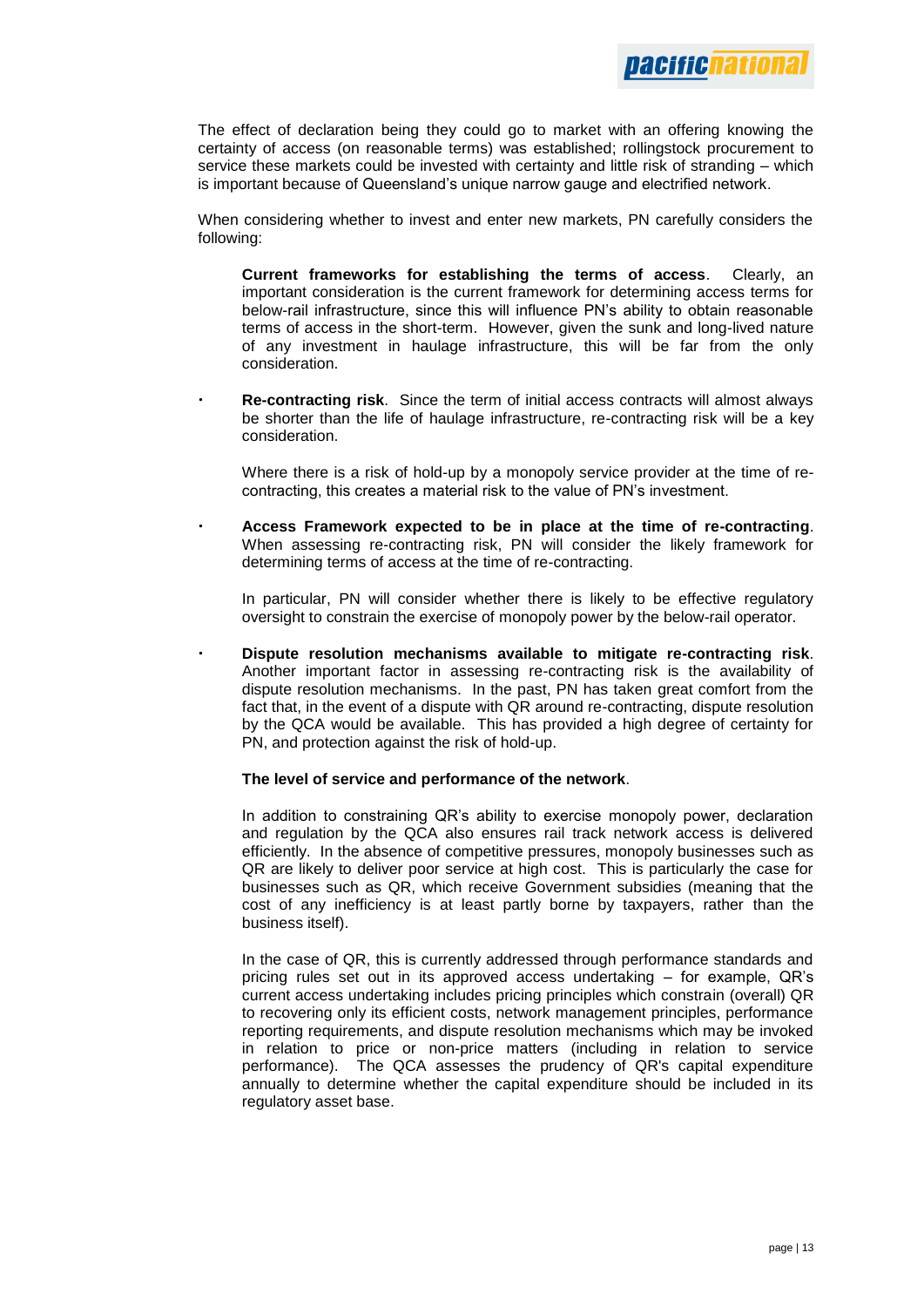

Ongoing regulation is required to ensure QR operates and provides access to its rail track network infrastructure efficiently – the disciplines currently imposed by regulation (such as non-discrimination and ringfencing) would not arise simply by virtue of QR's position as a statutory authority, the fact that some downstream customers may have more limited ability to pay, or the existence of spare capacity in some parts of the system.

For example, PN exercises its rights under the network management principles to hold QR to account for ensuring the safe and efficient operation of the network to meet the freight requirements of its customers. Without declaration, QR will seek (as it proposes in its Access Framework) to give itself the right "at any time, without notice to the Rolling Stock Operator" to take possession without consent.

This could severely impact on rail haulage operations, in particular the ability to plan effectively and with certainty for its customers. In other words, regulation is important to ensure service and performance on the monopoly network.

The importance of these considerations should not be down-played or understated. For a haulage provider such as PN, the terms of access to below-rail infrastructure (including, but not limited to, the price of access) have a material bearing on the viability of its operations and its ability to compete. Therefore, the potential for hold-up leading to a material deterioration in the terms of access presents a significant risk to its investment.

PN would therefore be concerned if the certainty offered by declaration and regulatory oversight were to be removed. The prospect that QR will have the ability to exercise market power in future negotiations will create uncertainty for both existing players and potential entrants (this applies equally to 'the other systems' which are interconnected with the broader system and identified by COAG Transport Infrastructure Council as key freight routes<sup>14</sup>). This will ultimately be damaging to competition in markets in which PN currently operates, and new markets providers could operate in (including on the other systems). As noted previously, declaration can create an environment for competition in new dependent markets through the entry of efficient firms. For example, (and not limited to):

- wagon and locomotive maintenance services;
- engineering/planning consulting services;
- property development services such as regional terminals/hubs and port infrastructure;
- passenger rail/heritage operating services; and
- track integrity testing.

Given that natural monopoly characteristics pervade the entire network, QR has the ability and incentive to exercise monopoly power across all of the services it provides, and all users (and all potential future users) face the risk of hold-up; declaration must remain.

#### **3.3 Criterion (b)**

l

QR's submissions on criterion (b) are without foundation. QR claims the QCA cannot be affirmatively satisfied on criterion (b), but no evidence is provided to address the QCA's positive findings regarding the scope of the market and QR's ability to meet foreseeable demand in this market at least cost.

<sup>&</sup>lt;sup>14</sup> Transport Infrastructure Council website, National Key Freight Routes.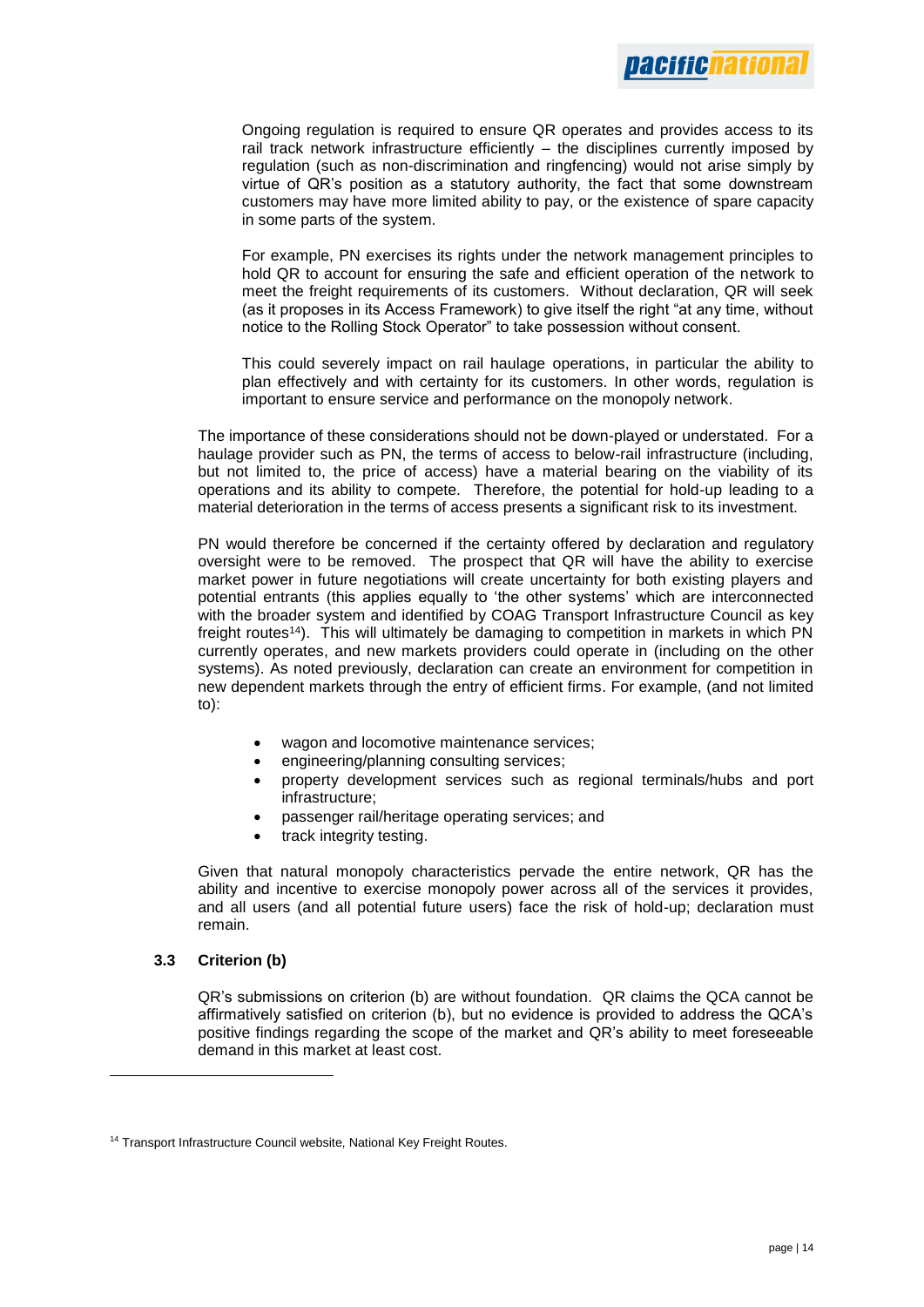Each of the matters which QR says ought to be considered by the QCA have been duly considered, and the QCA has reached an affirmative conclusion criterion (b) is satisfied.

If QR contends for a different conclusion on criterion (b) (and this is not clear from its submission), then it is incumbent upon it to present evidence to refute the QCA's conclusions. It has not done so.

#### **3.4 Criterion (c)**

QR accepts that at least parts of its network are of state significance, but argues that some parts are not so significant.<sup>15</sup>

PN considers that, if parts of the network are of state significance, then the network as a whole is similarly of state significance. QR should not be allowed to "slice and dice" the network, so as to identify parts which are arguably not significant.

PN continues to believe that declaration should remain in place for the entire QR network. We consider the key economic features of the North Coast Line, the Mt Isa Line and the West Moreton and Metropolitan systems which mitigate in favour of declaration apply equally to the other systems, and to the QR network as a whole.

As noted by the QCA, the other systems are interconnected. The Western system adjoins the far western section of the West Moreton system at Miles with Western system branch lines running directly off the West Moreton system. Freight traffic from the Western system traverses the West Moreton and south-east Queensland systems with grain and cotton railed to and pipes railed from the Port of Brisbane and livestock to Dinmore and Holmview.

The South Western system adjoins the West Moreton System at Toowoomba. The Central West system adjoins the Aurizon Blackwater system at Emerald. The West Moreton system adjoins south-east Queensland in the east at Rosewood and the far-west section of the Western system in the west at Miles.

In any event, PN considers that each part of the network identified by QR is significant in and of itself. Each plays a significant role in supporting the Queensland economy.

#### **3.5 Criterion (d)**

In a similar vein to its submissions on criterion (a), QR seeks to dismiss the very substantial public benefits delivered by declaration and effective regulation of access to its below-rail infrastructure. For reasons explained above, the benefits of declaration should not be underestimated. Declaration of the QR infrastructure has supported significant investment and competitive entry in dependent markets.

This has in turn delivered a number of economic, environmental and social benefits (including on the other systems), as explained in PN's previous submission.

<sup>15</sup> QR submission, [387].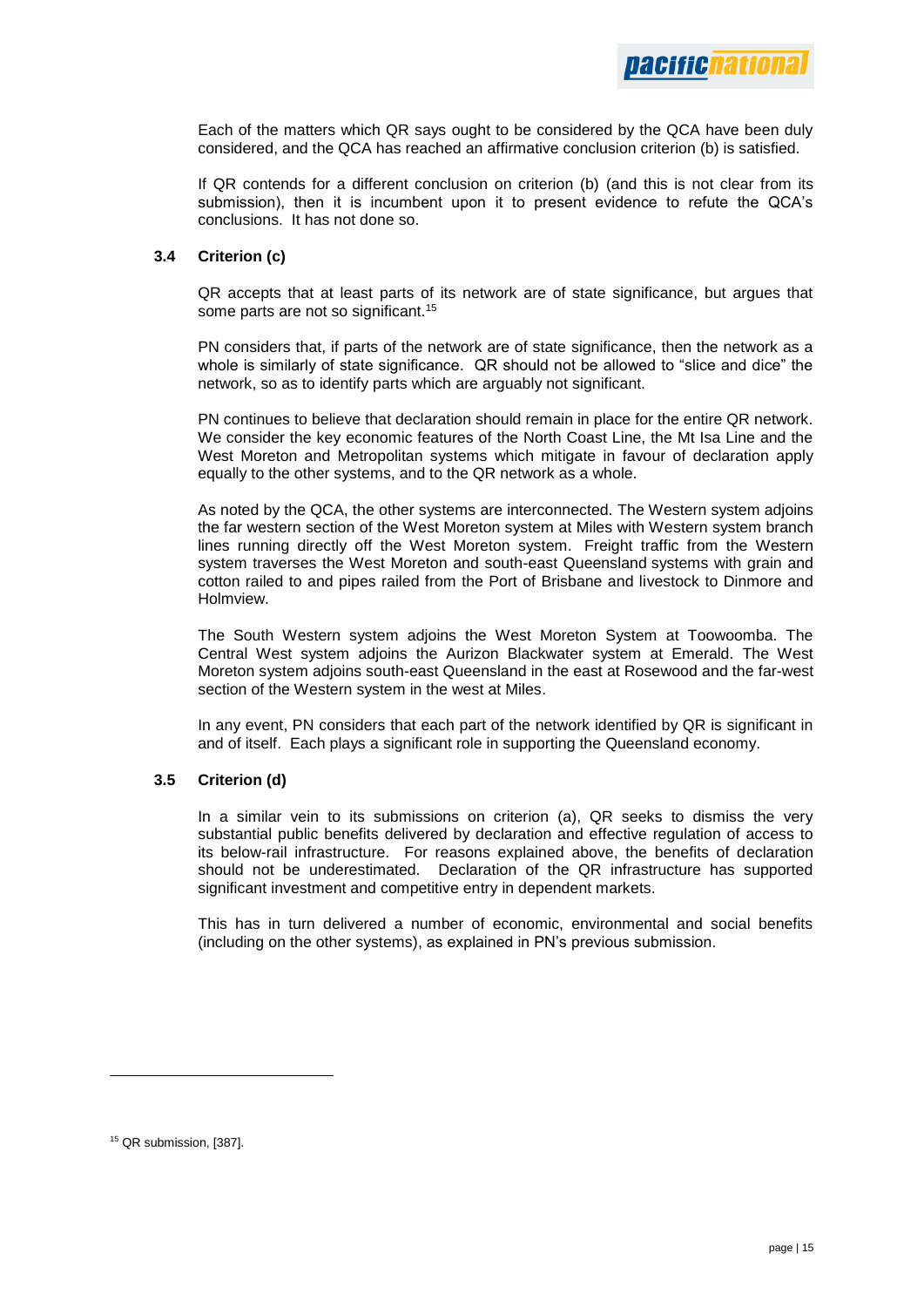QR cites the cost of the QCA administering the regulatory regime applicable to declared facilities. Their submission refers to:<sup>16</sup>

- costs borne by the QCA in 2014-15 and 2015-16 of less than \$4 million; and
- costs borne by the industry (through the QCA Levy) of \$13.9 million in 2015-16 (of which QR contributed less than \$1 million).

Compared to the considerable benefits of declaration, these costs are very small. PN considers administrative costs with declaration are a small price to pay for constraining the exercise of monopoly power by QR, and supporting competition and ongoing investment in critical freight supply chains.

QR also complains of "*excessive prescription and unnecessary regulatory burden*" in the form of its 2016 access undertaking.<sup>17</sup>

To the extent this undertaking is unnecessarily prescription (and we do not accept that it is), this is not a matter relevant to the criterion (d) assessment. Any shortcomings in the form of access undertakings can be addressed through the DAU / DAAU processes – it is not a reason to not apply regulation at all.

#### **3.6 Scope and term of declaration**

We agree with the QCA that a term of at least 15 years would be appropriate.

QR submits that a much shorter declaration period of five years should be adopted.<sup>18</sup> In support of this submission, QR refers to the report of its consultants, HoustonKemp, who suggest a "*shorter declaration period… say, of five or at most ten years*".<sup>19</sup>

QR and HoustonKemp argue "*QR's market circumstances have changed significantly in the past five years and will likely change even more in the next five years*".<sup>20</sup> However the evidence cited in the HoustonKemp report does not support this proposition. On the contrary, the evidence paints a picture of relatively stable market conditions, albeit with some limited substitution between road and rail for specific freight tasks. For example, HoustonKemp notes that "*rail freight volumes on the North Coast line have been stagnant or in slight decline in the past eight or nine years, eg, rail freight has gone from around seven billion gross tonne kilometres of intermodal freight in 2011-12 to around 6.5 billion*   $\ln 2017 - 18^{\nu_{21}} - \text{this is hardly a dramatic change.}$ 

PN considers the fundamental economic features of QR's network – in particular its natural monopoly characteristics, associated hold-up risk for users, and its significance to the Queensland economy – will not change for at least the next 15 years. Indeed it is difficult to see these features changing for at least two decades.

- <sup>18</sup> QR submission, [250].
- <sup>19</sup> HoustonKemp Report, p 4.
- <sup>20</sup> HoustonKemp Report, p 3.

<sup>16</sup> QR submission, [427].

<sup>&</sup>lt;sup>17</sup> QR submission, [428].

<sup>&</sup>lt;sup>21</sup> HoustonKemp Report, p 3.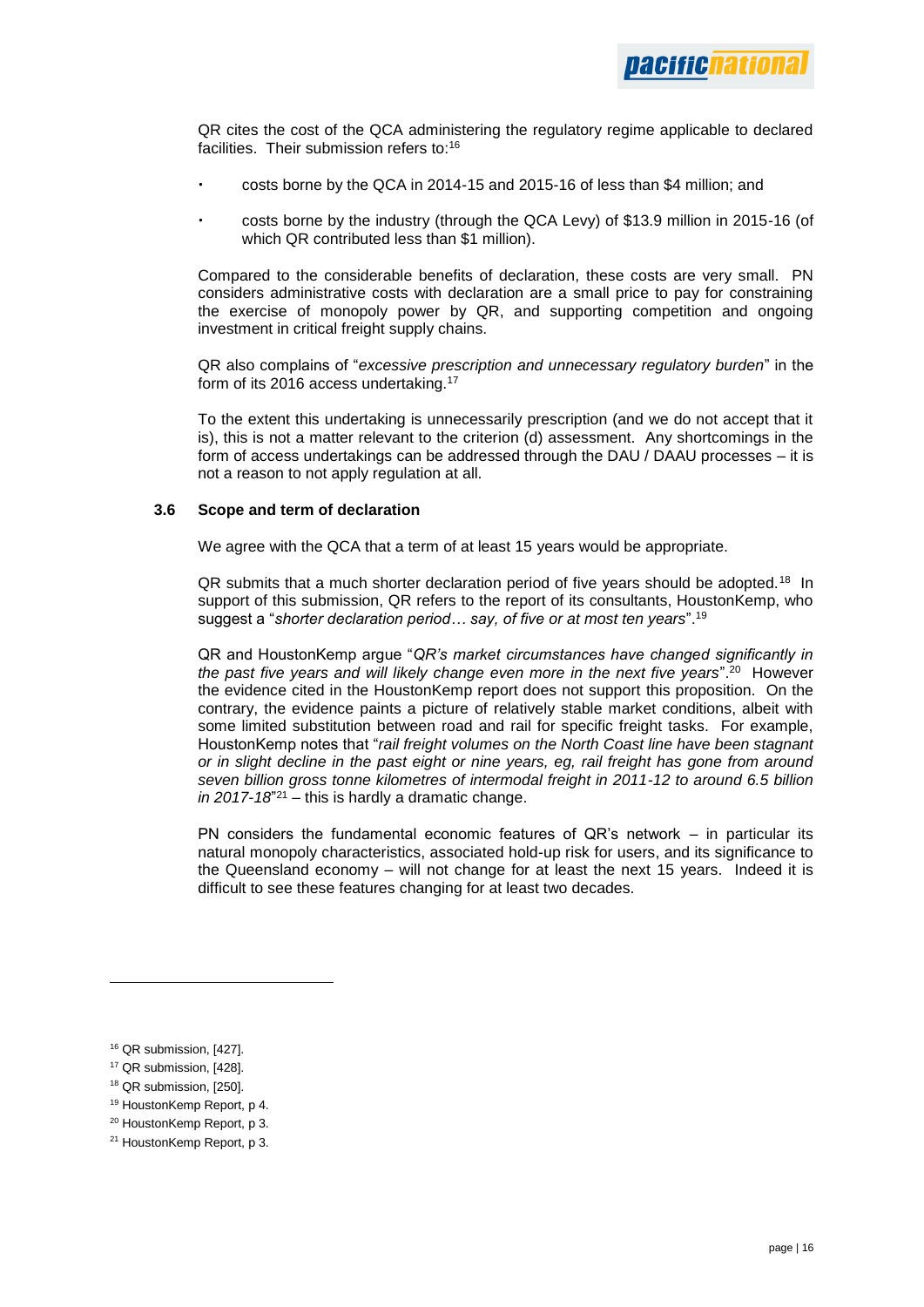*Dacificnatio* 

We therefore support the QCA's draft recommendation for a 15 year declaration term. We consider this is highly conservative, and the QCA could comfortably recommend declaration of the below-rail service provided by QR for 20 years. The scope of declaration should include the other systems.

# **4 Comments on the DBCTM submission**

#### **4.1 Criterion (a)**

DBCTM's submissions on criterion (a), like QR's, are underpinned by an Access Framework and Deed Poll. DBCTM states its Deed Poll and Access Framework should "*put beyond doubt*" that it cannot act in any way that will adversely impact competition in relevant markets in a world without declaration.<sup>22</sup>

DBCTM is clearly seeking to circumvent criterion (a) and neutralise the concerns raised regarding its ability to exercise market power. Recognising that declaration has provided certainty for access seekers, DBCTM says its Deed Poll and Access Framework will "*preserve regulatory certainty*".<sup>23</sup>

For reasons set out above in relation to the QR Access Framework, PN would be concerned if the DBCTM Deed Poll and Access Framework were to be accepted as the relevant counterfactual.

Under the Deed Poll, DBCTM may amend the framework from time to time, so long as these amendments promote the Framework Objective, and provided that DBCTM has had regard to certain "mandatory considerations".<sup>24</sup> Challenges to a DBCTM decision to make amendments would be limited to circumstances where the requirements of the Deed Poll have been breached – for example where a mandatory procedural step has not been taken, or where DBCTM has manifestly failed to take into account one of the mandatory considerations – and in such cases the DBCTM decision would need to be challenged in court.

Given the broad scope for DBCTM to amend its Access Framework, it should not be assumed it will continue to operate in the form submitted, and therefore it should not be seen to represent to the likely state of affairs in the absence of declaration.

In any event, the Deed Poll and Access Framework do not (and cannot) achieve the stated purpose of preserving regulatory certainty. As discussed below, DBCTM's proposed framework is in many ways inferior to declaration and effective regulation by the QCA. Most obviously, under the proposed Access Framework there would be no regulator to oversee amendments to the framework, determine the terms of access for new users (including prices) and resolve disputes. Rather, these matters will be left to DBCTM. It is difficult to see how regulatory certainty can be effectively preserved without the involvement of an independent regulator, and where the role of the regulator is largely usurped by the monopoly service provider.

In effect, DBCTM is asking the QCA and other stakeholders to believe it can selfregulate, or at least mimic regulation through its Deed Poll and Access Framework.

<sup>22</sup> DBCTM cover letter [5].

<sup>23</sup> DBCTM submission, [401.2.2].

<sup>&</sup>lt;sup>24</sup> DBCTM Deed Poll, cl 8.2.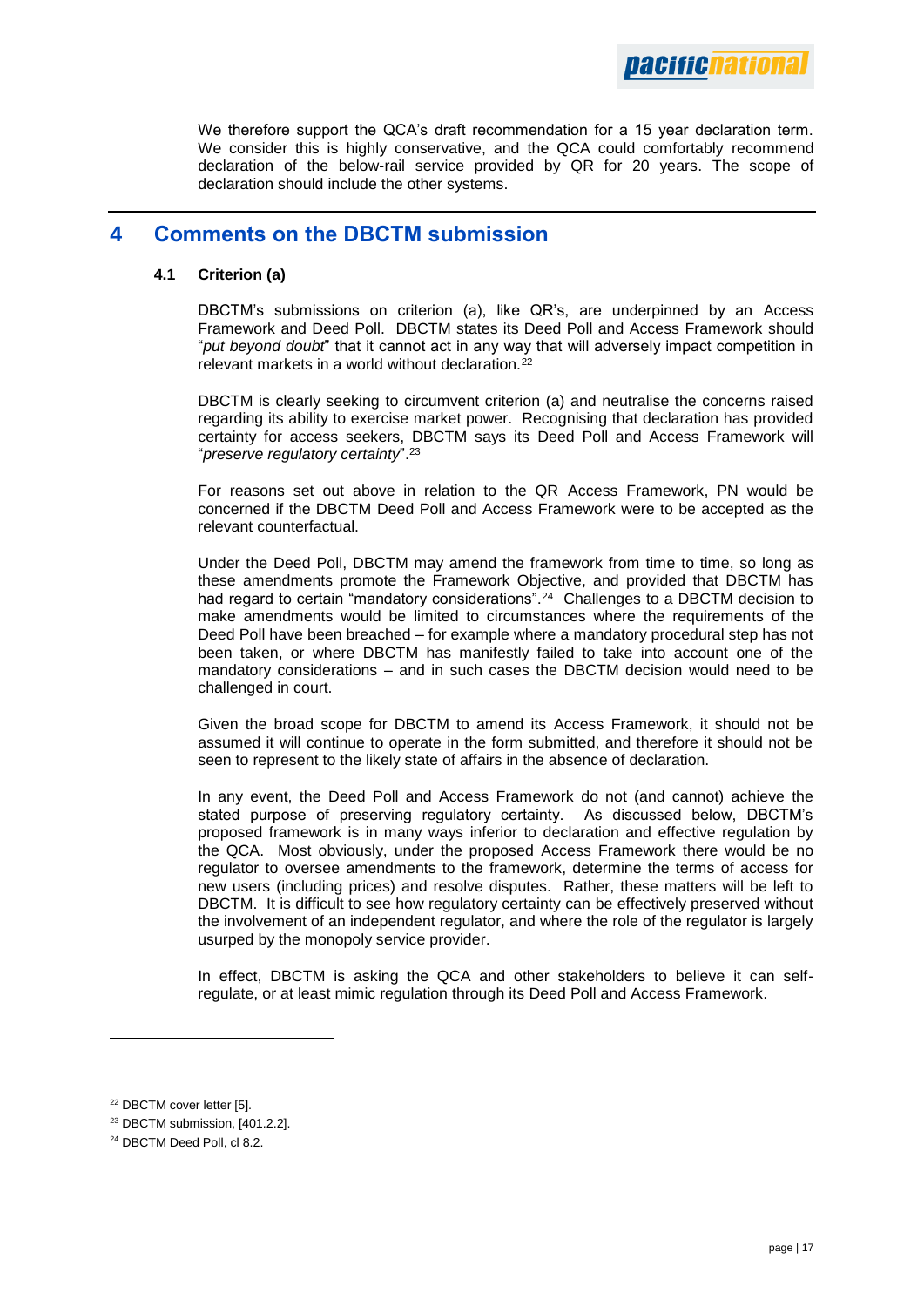This submission ought to be rejected. In circumstances where a monopoly service provider has the ability and incentive to exploit its position in ways damaging to competition in dependent markets, there is no substitute for proper regulatory oversight. DBCTM should not be allowed to sideline the QCA by putting forward a contrived framework for self-regulation.

#### *Uncertainty under the DBCTM Access Framework*

As noted above, a central theme of DBCTM's submissions is a claim that its Deed Poll and Access Framework will "*preserve regulatory certainty*".<sup>25</sup>

PN considers it inconceivable that regulatory certainty could be effectively preserved under the Deed Poll and Access Framework, given:

- **Scope for DBCTM to amend**. As noted above, DBCTM would have broad scope to amend its Access Framework, subject only to the "Framework Objective" and certain mandatory considerations. This creates a high degree of uncertainty around the future operation of the Access Framework, given the prospect DBCTM would seek to incrementally amend the framework to give it greater flexibility.
- **Pricing uncertainty**. Under the DBCTM Access Framework, maximum prices would be set by reference to the TIC that "*would apply… under a QCA administered pricing regime*", plus a margin of \$3 per tonne. This clearly leaves room for argument around the approach that *would be* taken by the QCA on matters such as the rate of return, and hence uncertainty around what prices would be offered by DBCTM under this framework.

This would be compounded by uncertainty around the dispute resolution process (see next point), since any disagreement over price terms would be subject to this process.

 **Absence of QCA dispute resolution**. As noted above, access to dispute resolution under the QCA Act provides for certainty around how any issues in dispute will be considered and assessed. The QCA is transparent and rigorous in its approach to access matters, and has a track record in dealing with such matters. This transparency and rigour around the QCA's approach provides all parties with a degree of certainty in relation to how disputes will be resolved.

By contrast, where a third party arbitrator is appointed under the Access Framework, there will be a high degree of uncertainty around how any dispute will be determined.

 **Absence of QCA monitoring / enforcement**. In the absence of declaration, the QCA will not have powers to monitor and enforce compliance with the Access Framework. Users are also likely to have limited visibility of any breach by DBCTM of its Access Framework.

#### *Likely effect of uncertainty on investment, entry and competition*

DBCTM seeks to down-play the impact of uncertainty for prospective users under its proposed Access Framework.

<sup>25</sup> DBCTM submission, [18], [401.2.2].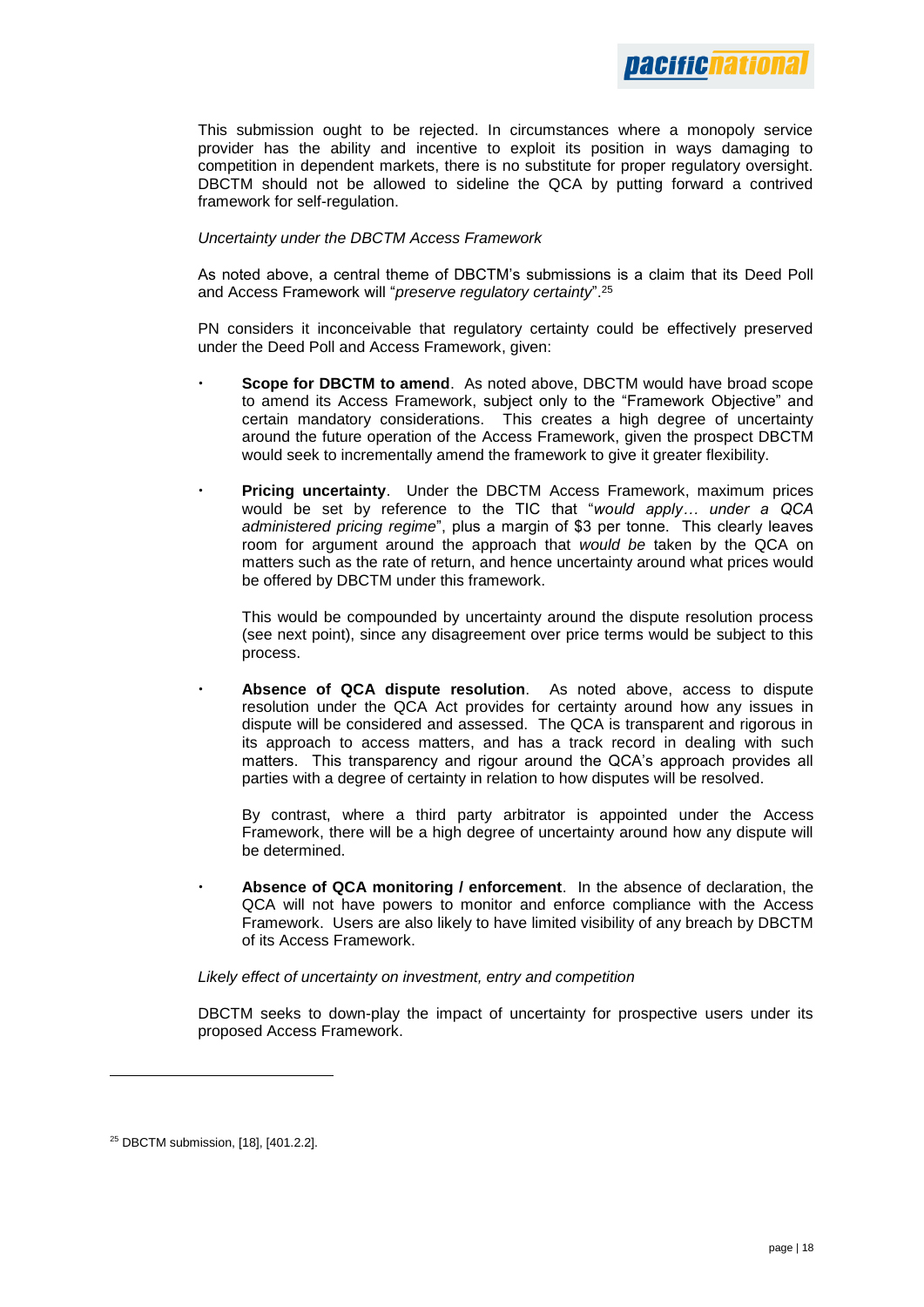

It is claimed that "*terminal charges make up only a fraction of the costs (and risks) considered by a miner deciding whether to invest in a coal tenement.*" and that uncertainty regarding the terms and conditions of access at DBCT could not be so significant as to deter potentially efficient new entry in the coal tenements market.<sup>26</sup>

DBCTM also says it would be "absurd" to suggest a \$3 per tonne price differential as between existing and new users could result in a material adverse impact on competition in the coal tenements market.<sup>27</sup>

The effect of removing declaration would go well beyond a potential increase in the access price of \$3 per tonne. Of much greater significance would be the loss of certainty around terms of access more broadly, and the potential for dismantling of structural and behavioural constraints on DBCTM.

The QCA has correctly observed that uncertainty around future terms of access to port facilities is likely to be damaging to competition in the market for coal tenements. Further, it would discourage entry of efficient firms.

PN considers removal of declaration could also be detrimental to competition in rail haulage markets which connect with DBCT. As previously noted, declaration of services at DBCT has provided for important structural and behavioural constraints on DBCTM, which have supported the growth of competition in dependent markets, including rail haulage markets.

Although "ring fencing" provisions are included in DBCTM's Access Framework<sup>28</sup>, there would be the potential for DBCTM to amend or remove these protections. Accordingly, there would be a risk for potential entrants into rail haulage markets that existing protections on competition may be lifted over time. This risk could deter future entry and may ultimately be damaging to competition in rail haulage markets.

#### *Relevance of DBCT being fully contracted*

DBCTM states DBCT is now fully contracted. It is argued that, as a result, there is no prospect a potential new entrant to the coal tenements market could gain access to DBCT with or without declaration, and therefore declaration will have no impact on competition in this market.<sup>29</sup>

This submission misunderstands the nature of investment in coal tenements. Tenements are often acquired well in advance of planned production and export, as they can take several years to develop and start production. Accordingly, a miner's decision to invest in a coal tenement will have regard not only to current port / rail capacity and terms of access, but more importantly, to expected future capacity and access terms. In some cases, a miner may invest in a new tenement notwithstanding current port / rail capacity constraints, if it is expected that capacity will be available in future.

Over the proposed term of the declaration, it is likely new entrants will seek coal tenements, notwithstanding any immediate capacity constraints at DBCT. Within this period and beyond, competition for new tenements will be materially distorted if those new entrants face greater uncertainty around the future terms of access to DBCT.

<sup>26</sup> DBCTM submission, [190.4], [303].

<sup>27</sup> DBCTM submission, [347].

<sup>28</sup> DBCTM access framework, cl 8.

<sup>29</sup> DBCTM submission, [390].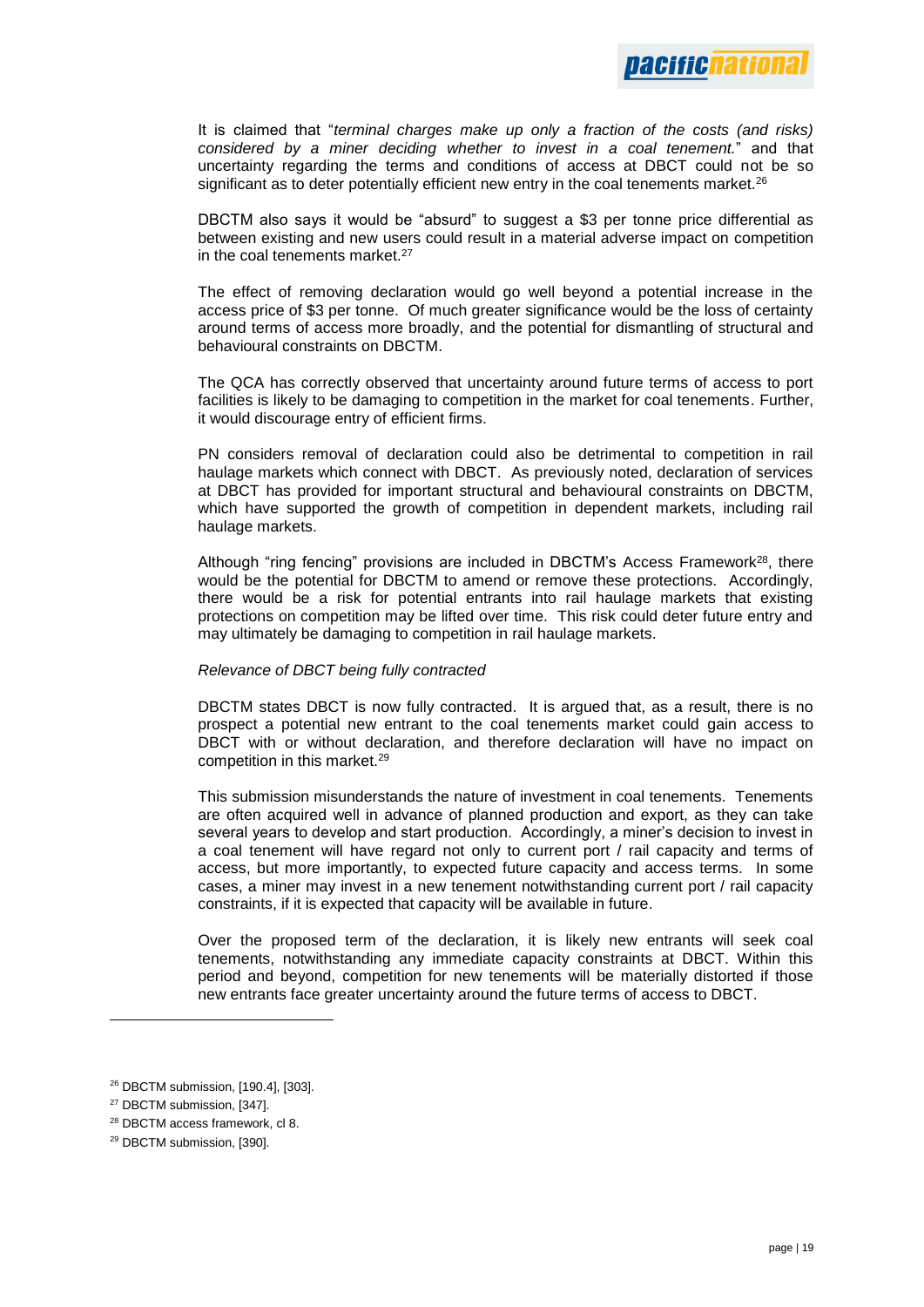

#### **4.2 Criterion (b)**

PN agrees with the QCA's approach in its draft decision on the assessment of criterion (b), noting the steps of identifying the service, the facility, the market in which the service is provided, total foreseeable demand in the market, if the facility can meet the total foreseeable demand in the market, and the cost of the facility (as expanded where relevant) meeting that demand at least cost compared to the cost of any two or more potential suppliers meeting the foreseeable demand.

We agree with the DBCT Users Group, the QCA is not required to conduct a detailed analysis of the exact prospects or likelihood of a particular expansion proceeding – just whether the barriers and impediments to an expansion are such that they would make an expansion "impossible, theoretical or fanciful"30.

In terms of the costs relevant to criterion (b), we agree with DBCT Users Group, costs should be construed widely.<sup>31</sup> The QCA is correct in considering the additional costs of rail infrastructure, rail haulage and mine site infrastructure are all relevant costs for these purposes. This is particularly important to PN given its significant infrastructure spend.

Finally, we agree with DBCT Users Group, non-Goonyella terminals are not close substitutes for DBCT; marginal use of other terminals by Goonyella mines does not make them close substitutes and the Hay Point Terminal is not a substitute.

We support the QCA's finding that DBCT can clearly meet foreseeable demand in the market at the least cost compared to two or more facilities, and criterion (b) is satisfied

#### **4.3 Criterion (c)**

PN agrees with the QCA and DBCT Users Group that the application of criterion (c) is not contentious in respect of the DBCT, and we confirm the QCA's interpretations and approach in the QCA Draft Decision.

#### **4.4 Criterion (d)**

DBCTM's submissions on criterion (d) largely repeat points made in relation to criterion (a), which are addressed above and in the User Group submission. In particular, DBCTM repeats its claim that its Access Framework would "*preserve regulatory certainty*", despite the absence of regulatory oversight under the framework. As explained above, DBCTM has grossly understated the benefits of declaration in providing certainty around the terms of access to DBCT and supporting efficient investment and competition in dependent markets.

Ultimately, DBCTM fails to recognise the full extent of the economic benefits delivered by declaration and effective regulatory oversight. These economic benefits are very significant, and it would be unsafe to assume they could be maintained in a world without declaration.

DBCTM also refers to the administrative and compliance costs of regulation, and the risk of "regulatory error".

<sup>30</sup> Dalrymple Bay Coal Terminal User Group Submission in response to Queensland Competition Authority Draft Decision

<sup>11</sup> March 2019, p 7.

<sup>31</sup> Ibid, 8.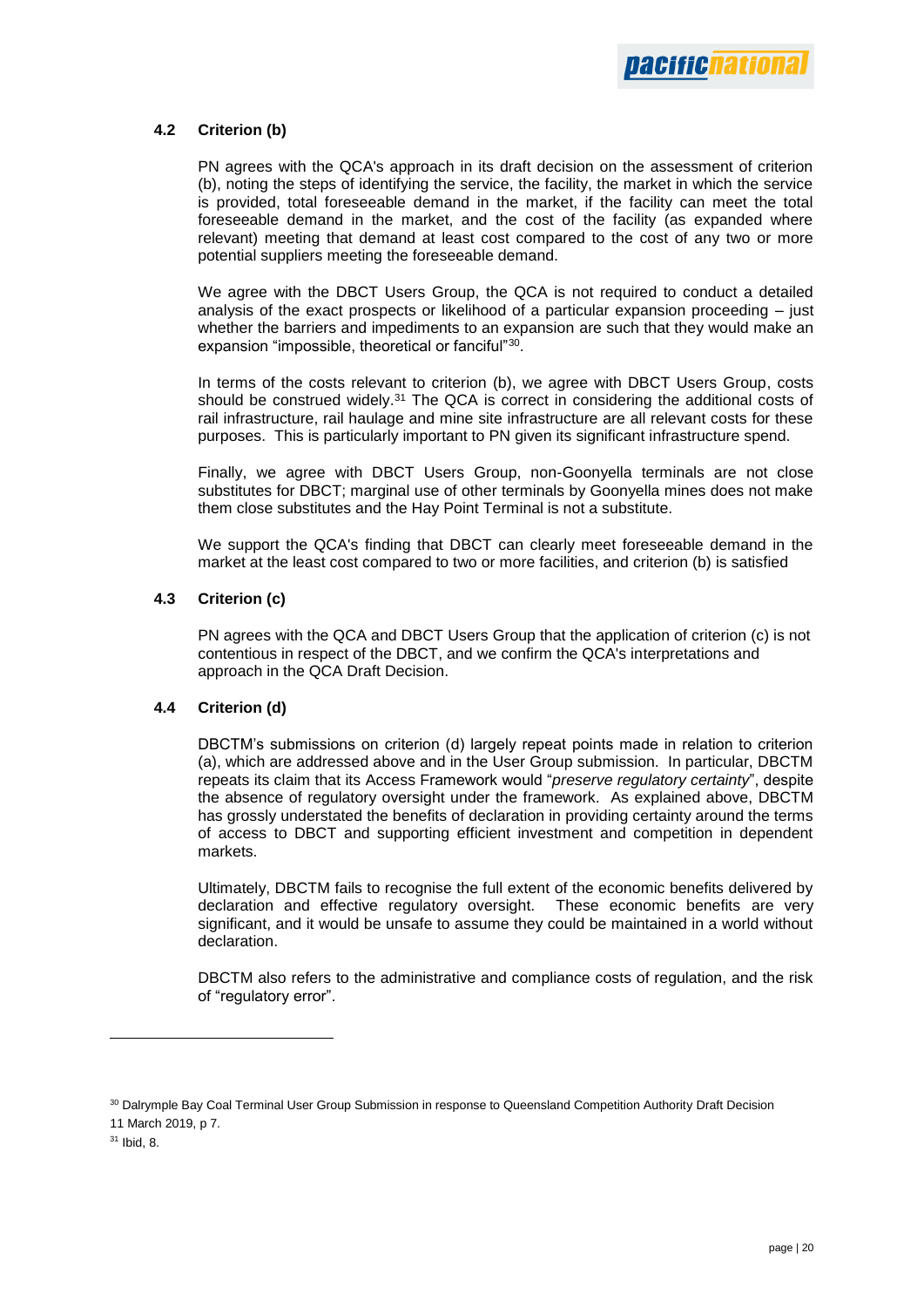

PN has previously noted that the costs of effective regulation are likely to be less than the cost of disputes likely to arise under DBCTM's Access Framework, and in any event these costs will be small compared to the economic benefits of effective regulatory oversight. Similarly, the cost of any "regulatory error" is likely to be small when compared to the cost of DBCTM exercising its market power in determining terms of access.

PN continues to be of the view that declaration of services at DBCT would promote the public interest.

# **5 Comments on the Aurizon Network submission**

Declaration of access to the central Queensland coal network (**CQCN**) has manifestly delivered significant benefits. It has provided an environment in which competition can flourish in a range of dependent markets, including rail haulage markets. These benefits have been delivered through independent regulatory oversight by the QCA, controls on access prices, structural and behavioural constraints (including ring fencing constraints), and effective compliance monitoring.

Notwithstanding the constraints placed on it by declaration, Aurizon Network has shown a willingness to favour its own above rail operations in ways potentially damaging to competition. One example of this is Aurizon Network seeking to apply the electric traction tariff to competing diesel operators – although diesel operators clearly derive no value from the service, they are being forced to subsidise it.

This highlights the need to maintain effective regulatory constraints on Aurizon Network. In the absence of declaration and effective regulatory oversight, Aurizon Network would have the ability and incentive to exploit its market power in ways damaging to competition in rail haulage markets.

#### **5.1 Aurizon Network's submissions on the declaration criteria**

Aurizon Network appears to concede the declaration criteria are (or would be) satisfied, where declaration provides for access on reasonable terms. $32$  PN has not sought to revisit each of the criteria as we maintain they are all satisfied.

However, it argues that QCA's analysis is "incomplete" because it has not undertaken a complete assessment of "all relevant markets". Aurizon Network also claims the QCA has not fully considered the "costs of over-regulation", and whether these outweigh regulation's benefits (this issue is addressed in section 5.2 below).

Aurizon Network mischaracterises the requirements of section 87A of the QCA Act in claiming that the QCA's analysis is incomplete. This provision does not require the QCA to undertake a complete assessment of "all relevant markets" in its review of a declaration. As in any declaration inquiry, the QCA need only be satisfied that each of the declaration criteria are met. Clearly, the QCA may be so satisfied based on consideration of a limited number of relevant markets  $-$  e.g. the market in which the service is provided and one other market in which competition will be promoted.

In any event, an assessment of "all relevant markets" would not alter the conclusion the declaration criteria are all satisfied. Such further consideration would only reinforce this conclusion.

<sup>&</sup>lt;sup>32</sup> Aurizon Network submission, p 3.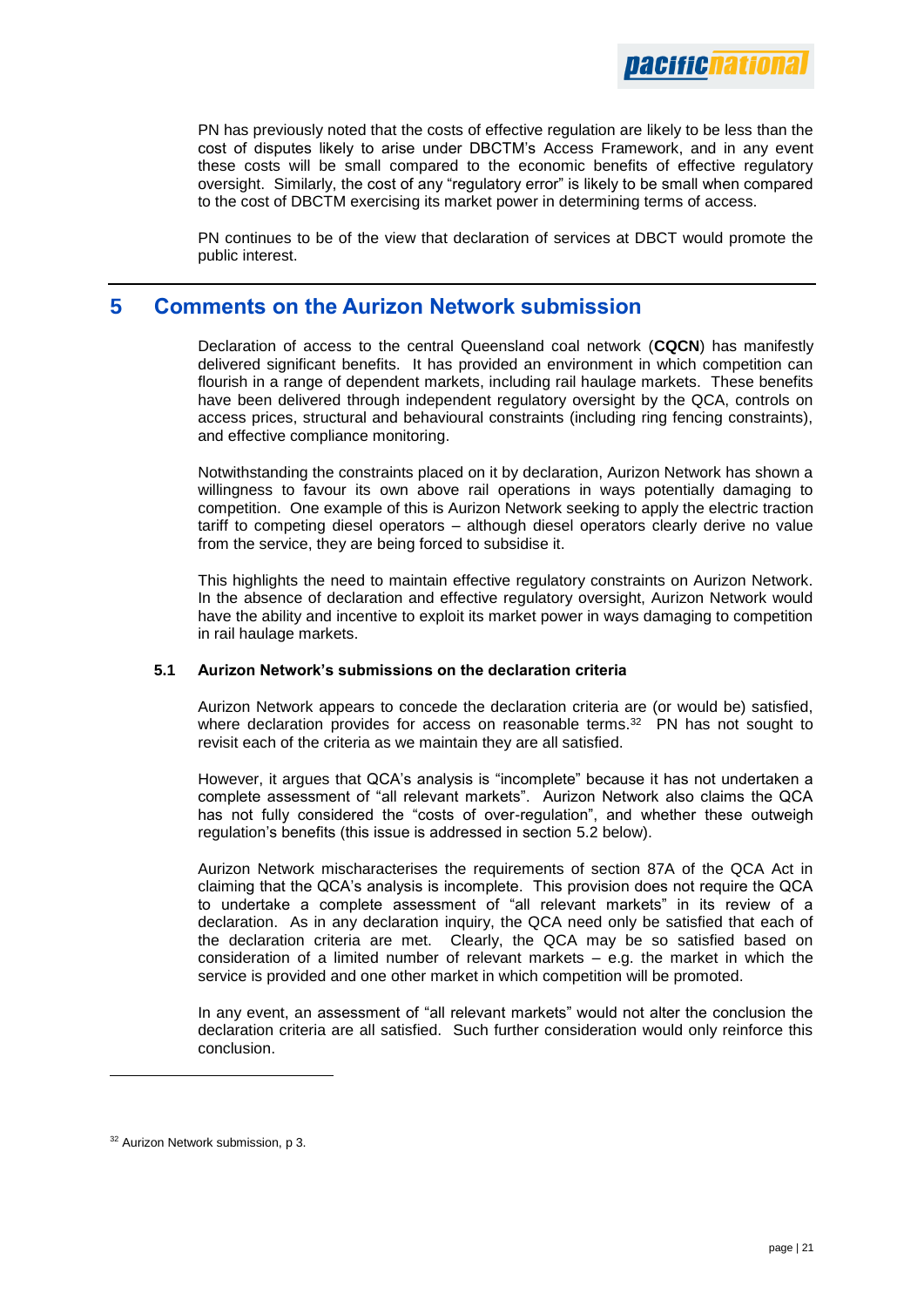#### **5.2 Costs of declaration**

A key theme of Aurizon Network's submissions is to complain about the costs and outcomes of recent undertaking review processes, claiming that these processes have not resulted in reasonable terms of access.

These complaints are inappropriate and irrelevant to the current declaration inquiry. To the extent Aurizon Network has concerns regarding the form of regulation, particular QCA decisions, or particular regulatory processes, these cannot be a reason to remove regulation altogether. To do so would be to throw the baby out with the bath water.

In any event, Aurizon Network's complaints regarding the current regulatory framework are misplaced. In several of the examples cited by Aurizon Network (such as the UT5 process), a key cause of additional costs and delays in decision-making has been Aurizon Network itself. If anything, these examples demonstrate the need for greater regulatory oversight, including greater use of information-gathering and coercive powers by the QCA.

Aurizon Network's calls for a more "light handed" approach is similarly misplaced. The comparison with airport regulation is inapt, in light of the very different circumstances of airports, and given growing concern (including from the ACCC) that the current light handed approach to regulation is ineffective.<sup>33</sup>

#### **5.3 Material impact on competition (the effect) of declaration**

PN has previously noted declaration has been critical to promoting effective competition and supporting efficient investment across key freight transport supply chains over the past twenty years. The experience of PN in Queensland clearly demonstrates how regulated access to rail track has been effective in creating an environment in which rail freight competition can develop and grow. Put simply, PN's ability to grow its business in Queensland has been critically dependent on the certainty in relation to the terms of access to key infrastructure, including the CQCN.

The material benefits of competition in coal rail haulage market has included:

- significant direct investment by PN (as noted in PN's initial submission);
- increased coal volume throughput:
- increased supply chain focus to optimise annual coal volume throughput; and
- improved service quality as a result of innovation and ongoing investment by competing operators, including:
	- $\circ$  introduction of electronically controlled pneumatic (ECP) braking, which has delivered ongoing operational and capacity benefits for Queensland's coal transport supply chains;
	- o increased locomotive power;

l

- o safer operation of over-length trains; and
- o innovation in the design and configuration of train consists.

By way of illustration, if it is assumed CQCN throughput increased by just 10%, as a result of competition in the coal rail haulage market and/or greater efficiency, the value of this increased throughput would be around \$3 billion per annum.

<sup>33</sup> ACCC, *Productivity Commission Inquiry into the Economic Regulation of Airports: ACCC submission in response to the Issues Paper*, September 2018, section 4.3.